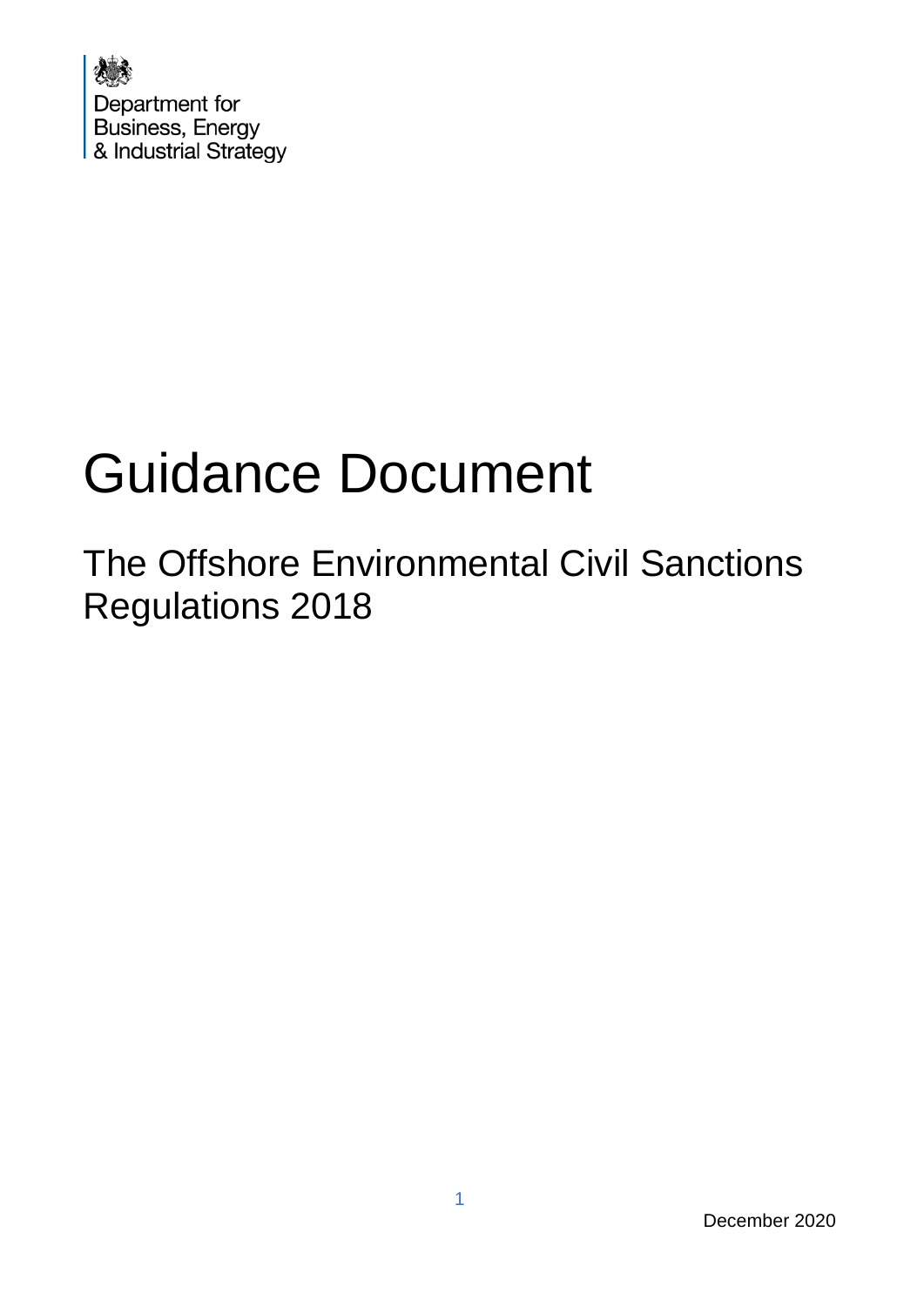*© Crown copyright, 2020*

*Copyright in the typographical arrangement rests with the Crown.*

You may re-use this information (not including logos) free of charge in any format or medium, under the terms of the Open Government Licence. To view this licence, <http://www.nationalarchives.gov.uk/doc/open-government-licence/version/3/> or write to the Information Policy Team, The National Archives, Kew, London TW9 4DU, or email: [psi@nationalarchives.gsi.gov.uk.](mailto:psi@nationalarchives.gsi.gov.uk)

If you have any enquiries regarding this document/publication write to us at:

Department for Business, Energy and Industrial Strategy 1 Victoria Street London SW1H 0ET

© Crown copyright 2020 Contents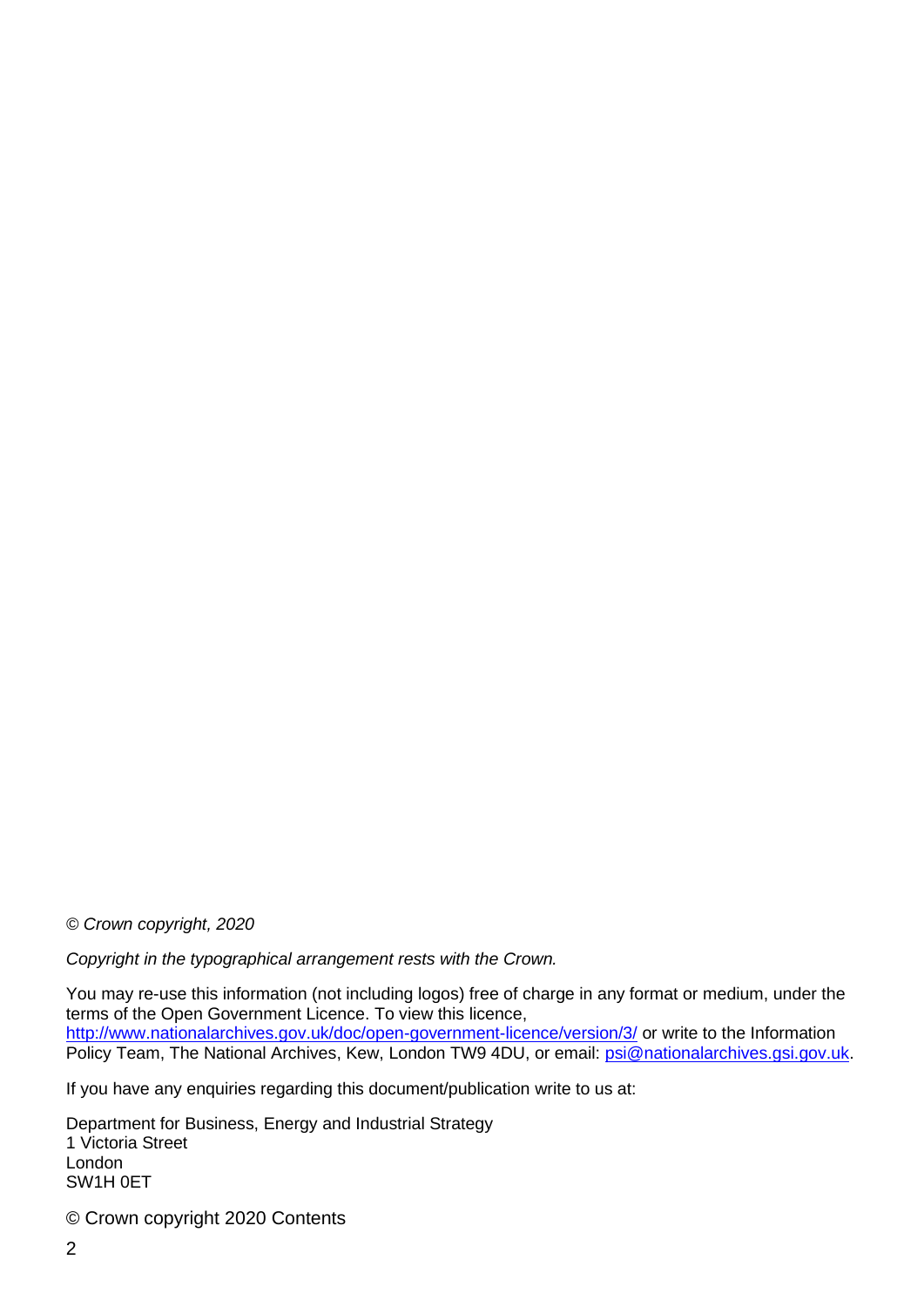

#### **Contents**

| Introduction                                          | $\overline{4}$  |
|-------------------------------------------------------|-----------------|
| The 2018 Regulations                                  | $\overline{4}$  |
| Establishing liability                                | 5               |
| Determining whether a civil sanction is appropriate   | $6\phantom{1}6$ |
| Procedure for imposing fixed monetary penalties       | 9               |
| Procedure for imposing variable monetary penalties    | 11              |
| Calculating the amount of a variable monetary penalty | 13              |
| Variable monetary penalty undertakings                | 14              |
| Non-compliance penalties                              | 15              |
| Publication of civil penalties                        | 17              |

#### **Annexes**

| Annex A – Table of offences and civil penalties applicable | 18 |
|------------------------------------------------------------|----|
| Annex B – Fixed monetary penalty flowchart                 | 23 |
| Annex C - Variable monetary penalty flowchart              | 24 |
| Annex D – Variable monetary penalty undertaking flowchart  | 25 |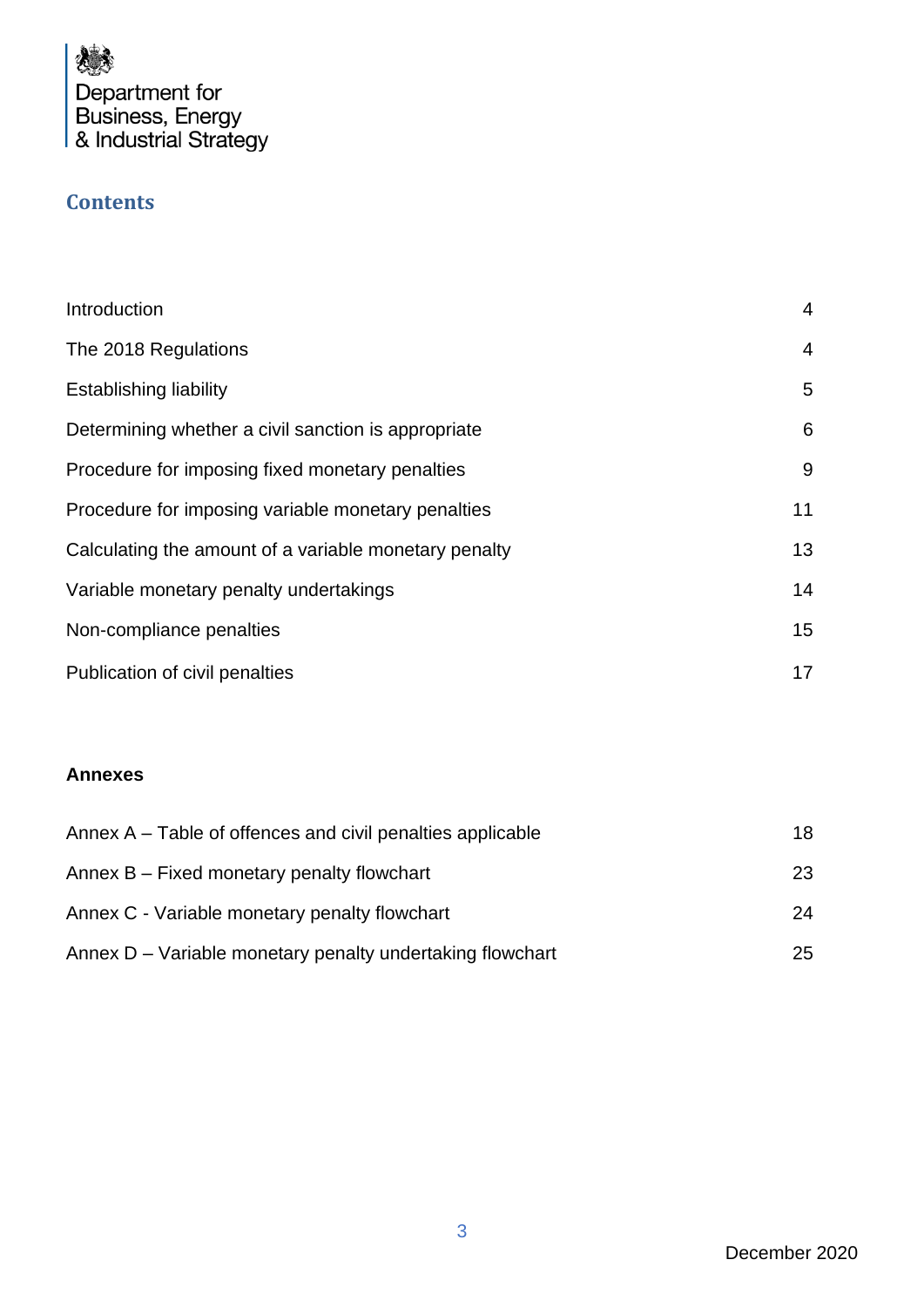

# <span id="page-3-0"></span>Introduction

The UK Government is committed to ensuring environmental compliance. The Department for Business, Energy and Industrial Strategy's Offshore Petroleum Regulator for Environment and Decommissioning (OPRED) regulates the Offshore Oil and Gas industry. One of OPRED's most important roles is to protect the marine environment and ensure that all oil and gas operations are conducted in compliance with current environmental legislation.

Where a responsible person causes, or risks causing harm to the environment, fails to comply with the conditions of a permit granted to them or other legislative requirements or fails to obtain the relevant authorisations, OPRED needs to be able to act quickly and effectively to rectify this. The Offshore Environmental Civil Sanctions Regulations 2018 (the 2018 Regulations) ensure that OPRED has available to them a full range of enforcement responses that are consistent with those of other UK environmental regulators.

The 2018 Regulations provide OPRED with a more flexible, proportionate, and timely enforcement response in respect of breaches that currently amount to criminal offences and would otherwise be considered for prosecution. This is in line with the Government's commitment to move away from unnecessary criminal prosecutions and in appropriate circumstances shift to civil sanctions in accordance with the Macrory principles on regulatory enforcement.

This guidance document is designed to set out how OPRED will apply the civil sanctions regime under the 2018 Regulations; how it makes decisions, and the processes followed by it. These civil penalties are distinct from the civil penalties available under the United Kingdom Emissions Trading Scheme (UK ETS). As OPRED is the regulator for offshore oil and gas installations only, this guidance document is only relevant to offshore oil and gas installations. Further information on offshore oil and gas regulation can be found in OPRED's Enforcement Policy.

# <span id="page-3-1"></span>The 2018 Regulations

The 2018 Regulations allow OPRED to apply civil sanctions ranging from £500 to £50,000 for breaches of environmental legislation; those being;

- The Offshore Chemicals Regulations 2002;
- The Offshore Petroleum Activities (Oil Pollution Prevention and Control) Regulations 2005;
- The Offshore Combustion Installations (Pollution Prevention and Control) Regulations 2013;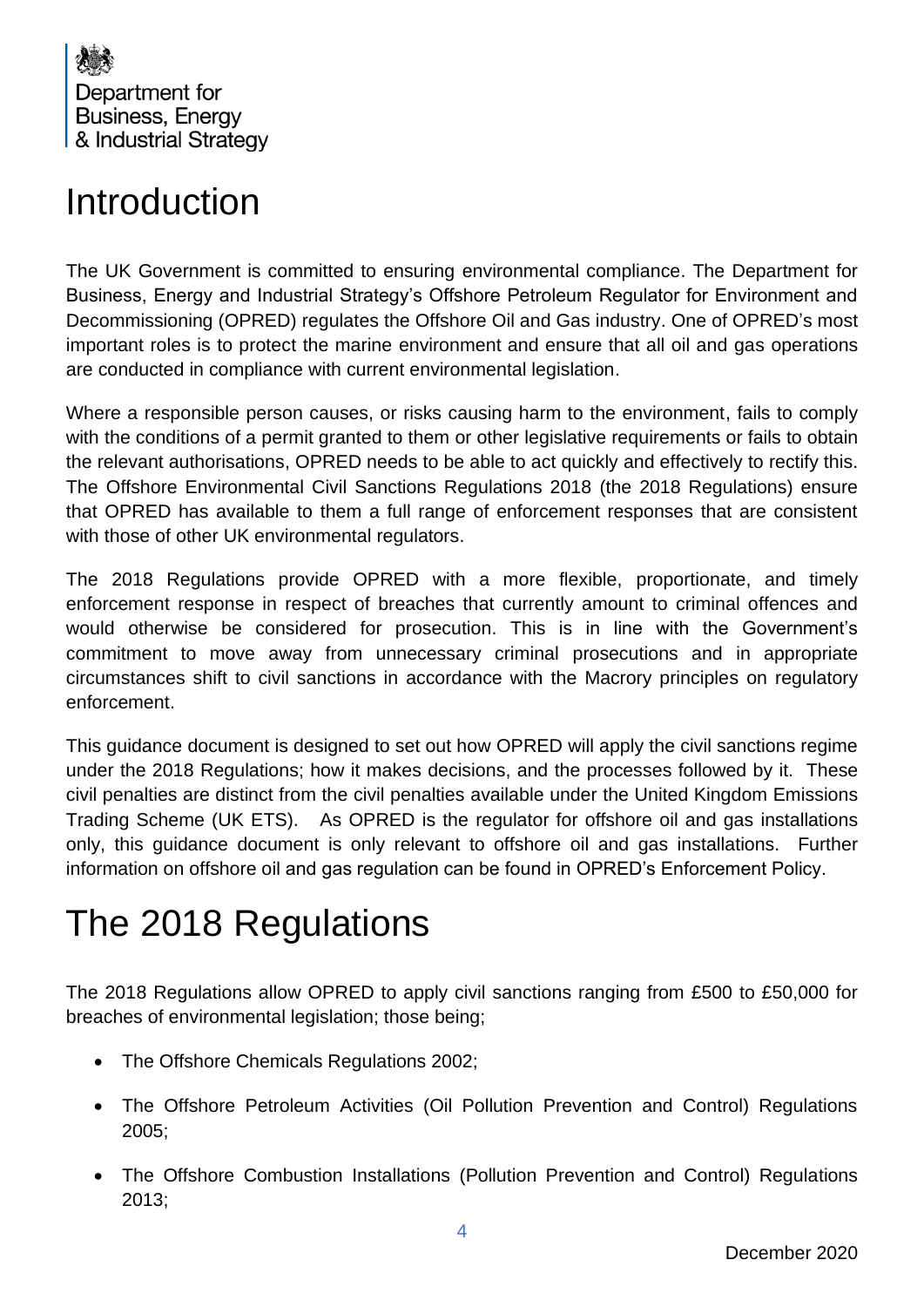- The Merchant Shipping (Oil Pollution Preparedness, Response and Co-operation Convention) Regulations 1998;
- The Offshore Installations (Emergency Pollution Control) Regulations 2002 and;
- The Offshore Oil and Gas Exploration, Production, Unloading and Storage (Environmental Impact Assessment) Regulations 2020.

The 2018 Regulations allow for the imposition of both fixed and variable financial penalties;

- A fixed monetary penalty is most suitable for offences where a low-level monetary penalty is more likely to change an offender's behaviour and encourage future compliance, for example because advice and guidance has failed;
- A variable monetary penalty is most suitable for the more serious of offences under the 2018 Regulations, where the imposition of the variable penalty may change the offender's behaviour, deter others and/or lead to a faster resolution. A variable monetary penalty may be appropriate in cases where there is evidence of negligence or mismanagement, or where fixed monetary penalties have been issued in response to previous breaches but have failed to change the offender's behaviour.

The full table of the offences to which the 2018 Regulations apply and appropriate civil sanctions applicable to each, is attached to this document at Annex A.

The civil penalties in the 2018 Regulations may only be applied in relation to offences occurring on, or after, 1 November 2018.

# <span id="page-4-0"></span>Establishing liability

OPRED must be satisfied *beyond reasonable doubt* that an offence has been committed before a civil sanction under the 2018 Regulations can be imposed. When we do decide to impose such a sanction, a number of safeguards will apply, which are set out later in this guidance.

OPRED have in place robust internal governance arrangements for enforcement decisions, which ensure that decisions about the use of enforcement action are made at an appropriate level in the organisation. For example, decisions relating to the liability of the potential recipient of a sanction will be made by trained investigations officers with extensive knowledge of the criminal justice system and the associated legal and evidential requirements. These decisions will be subject to internal scrutiny by managers not directly involved in the investigation. As well as ensuring that liability has been established to the required legal standard (beyond reasonable doubt) this scrutiny will also ensure that the requirements of the Regulators' Code have been followed and that the decision in relation to liability is proportionate, fair, and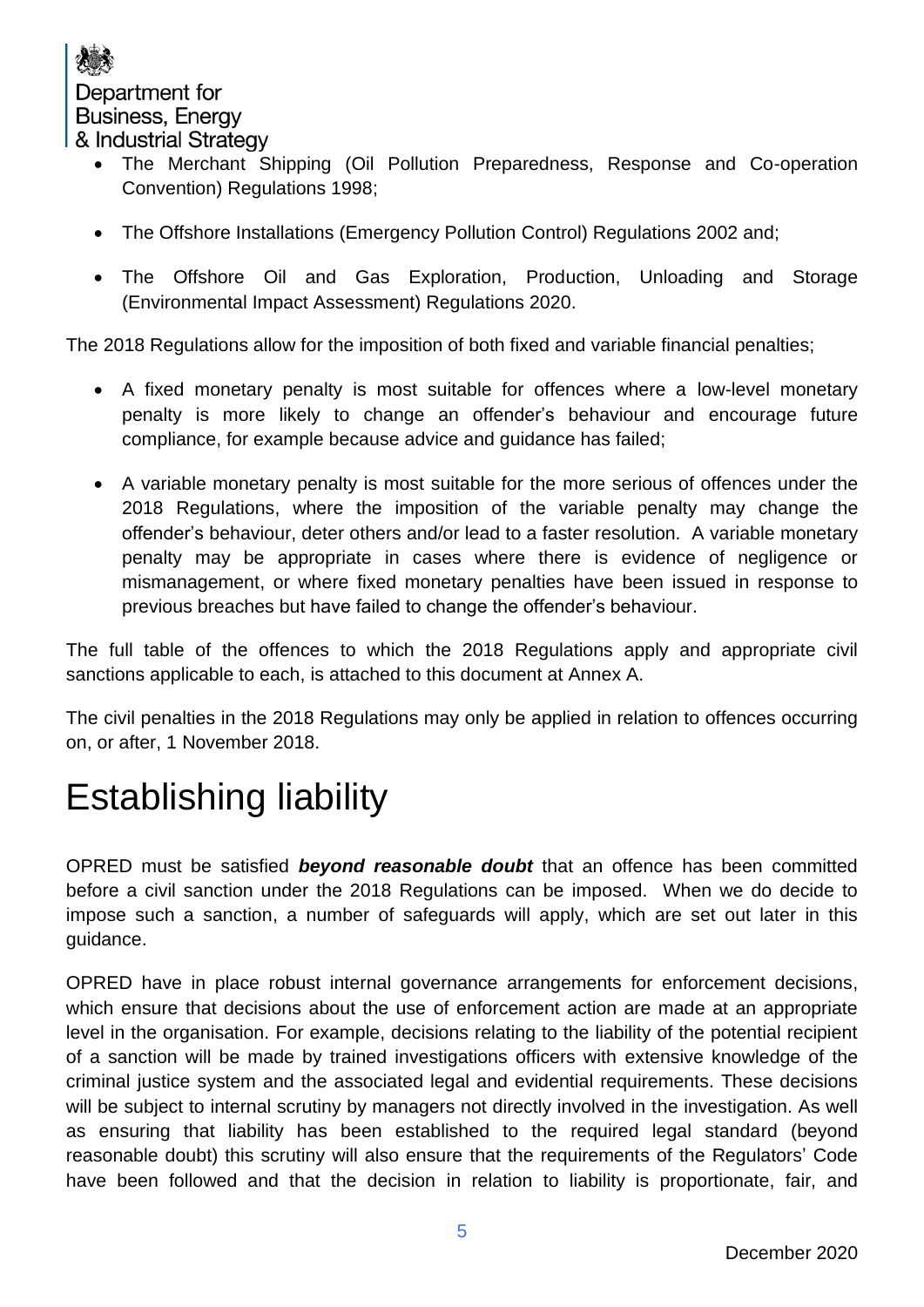

consistent with decisions taken in relation to similar cases. These arrangements will apply to the application of civil sanctions under the 2018 Regulations.

OPRED will ensure that the recipient of a notice of intent understands the case against them. To achieve this, OPRED will set out the circumstances of the alleged offence to the extent that they are known to us and the reasons for the proposed action, including the evidence held. If OPRED know of any material which weakens our case or assists in a defence, we will disclose this. If evidence is so sensitive a court should rule on its disclosure or admissibility, OPRED will consider whether we should prosecute instead of imposing a civil sanction.

There are additional safeguards relating to the imposition of fixed and variable civil sanctions, these include;

- Any person who receives from OPRED a notice of intent to issue a civil penalty (fixed or variable) is entitled to submit representations to OPRED before a final decision is made;
- Any person who receives a civil penalty notice from OPRED following the receipt of a notice of intent, is entitled to appeal against the decision to serve the civil penalty notice, whether or not they have already made representations.

These additional safeguards ensure that there are mechanisms to influence, and where appropriate, challenge the actions of OPRED.

OPRED will carefully consider and weigh any representations received and review our evidence in light of this. Decisions to proceed with a civil sanction in the face of representations to the contrary will be reviewed internally by managers who were not directly involved in the investigation, however managers who review the decision to issue a civil penalty and review representations may be one and the same for both reviews.

When issuing a civil penalty notice OPRED will always include information on any right to appeal against that notice.

# Determining whether a civil sanction is appropriate

Where OPRED is satisfied that there is sufficient evidence to prove beyond reasonable doubt that an offence giving rise to a civil sanction under the 2018 Regulations has occurred, OPRED must consider whether the imposition of a civil sanction is appropriate. To do this we will refer to the principles of enforcement set out in the Enforcement Policy and listed as follows;

• **Proportionality –** OPRED aims to ensure that the level of enforcement action reflects the seriousness of the breach. The more serious the breach, the more likely a civil sanction will be applied.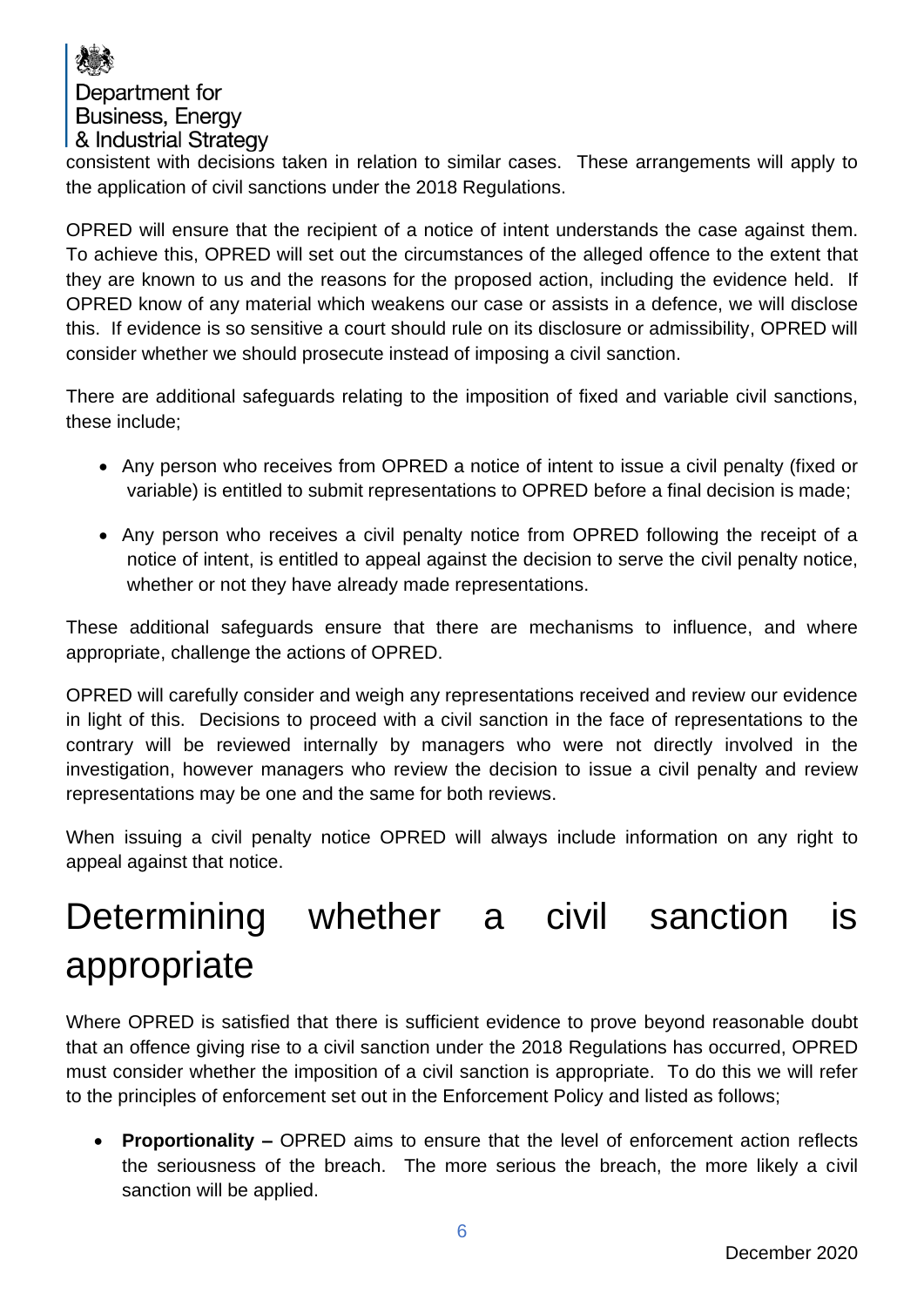

- **Targeting –** OPRED aims to ensure regulatory enforcement effort is directed primarily towards those whose activities are the least in line with the Regulations. For example, if persons have been subject to previous warnings or enforcement action with no evidence of improvement, or have a history of reportable incidents, the imposition of a civil sanction is more likely.
- **Consistency of approach –** OPRED recognises that consistency cannot be as simple as uniformity and we take into account a number of factors including, but not limited to, the scale of the breach, causal factors and circumstances that gave rise to the breach, including those that arose as the result of something which could not reasonably have been prevented or was due to something done as a matter of urgency for the purpose of securing the safety of any person. Each situation is unique and there is discretion within the framework of this policy to exercise professional judgement to ensure appropriate action is taken.
- **Transparency –** OPRED aims to help those being regulated to understand what is expected of them and what they should expect from OPRED. As such we have safeguards to ensure that any civil sanction action is clearly explained within the notice of intent.
- **Accountability –** OPRED is accountable to the Secretary of State, Parliament and to the public for our actions. To achieve this, we have policies and standards against which we can be judged, and an effective and easily accessible mechanism for dealing with comments and handling complaints.

OPRED will also consider the facts of the individual case against public interest factors, the importance of each of these factors may vary on a case by case basis. Deciding on public interest is not simply a matter of adding up the number of factors in favour of or against applying a civil sanction. OPRED will decide how important each factor is in the circumstances of each individual case and will make an overall judgement. The public interest factors OPRED will consider will include, but not be limited to;

- **Intent –** Offences that are committed deliberately, recklessly or with gross negligence are more likely to result in the imposition of a civil sanction than those resulting from an accident or genuine mistake;
- **Foreseeability –** Where the circumstances leading to the offence could reasonably have been foreseen, and no avoiding and/or preventative measures were taken a civil sanction is more likely to be imposed;
- **Environmental Impact –** OPRED will consider the extent and significance of the potential and/or actual harm to the environment. Whether steps have been taken to mitigate any harm and/or restore the environment. Non-compliance with environmental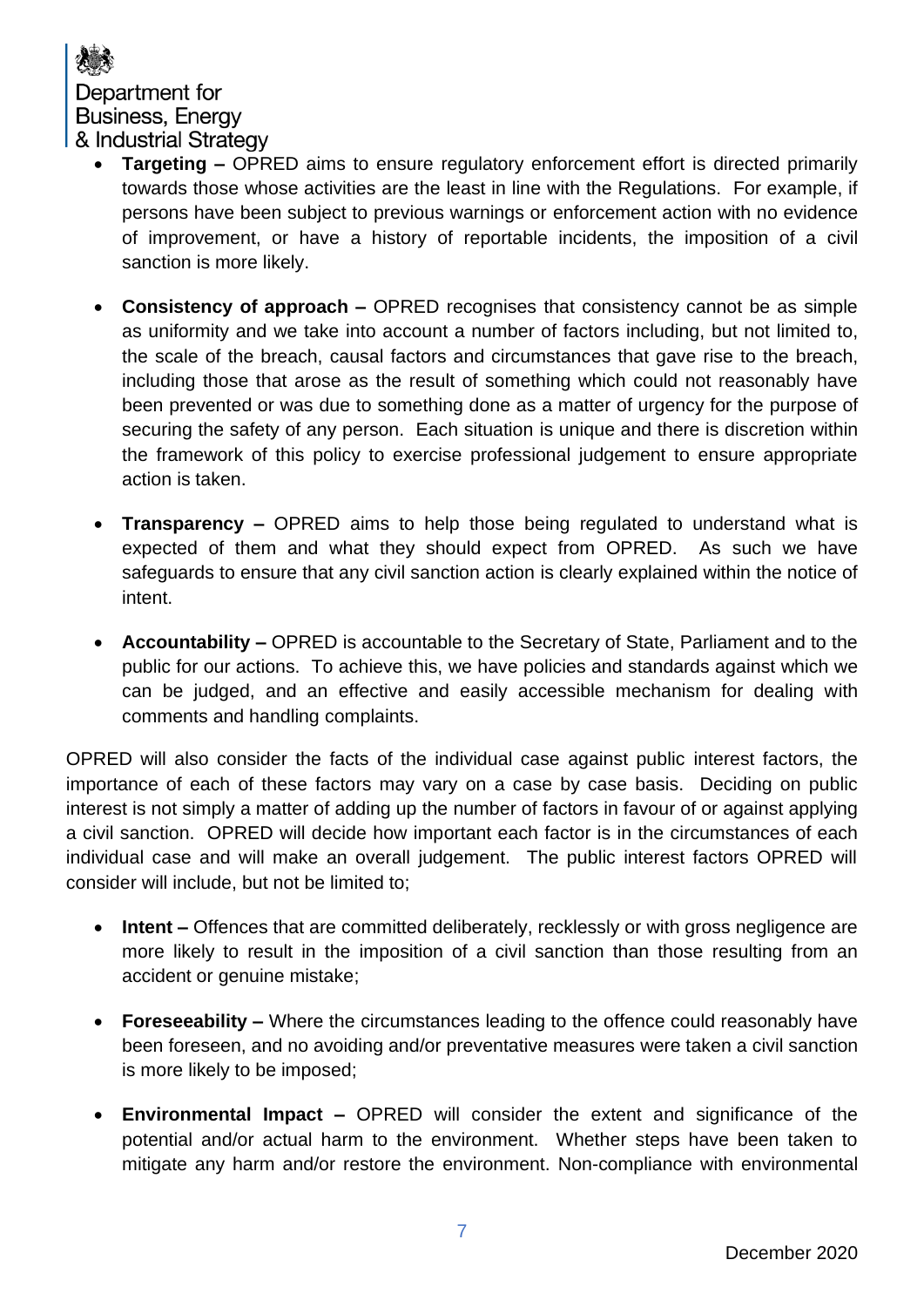

legislation could lead to a significant offshore incident with detrimental environmental consequences.

- **Nature of the Offence –** Where the offence impacts OPRED's ability to be an efficient and effective regulator, for example where an inspector is obstructed, and this obstruction has prevented them carrying out their duties; or where we are intentionally, recklessly or wilfully provided with false or misleading information, consideration will be given to the imposition of a civil sanction;
- **Financial Implications –** Where profits are made, or costs avoided, or the offence is motivated by financial gain, a civil sanction is more likely to be imposed;
- **Deterrent Effect –** OPRED will consider the deterrent effect on both the offender and others when considering the imposition of a civil sanction;
- **Previous History –** The level of offending and/or non-compliance by an operator will be considered and our enforcement response will normally escalate where previous action has failed to achieve the desired outcome. For example, where an Enforcement Notice has been served but has failed to encourage a change of behaviour and/or prevent repeat offending, it is more likely a civil sanction will be considered;
- **Attitude of the Offender –** Where an operator has a poor attitude towards the offence and/or is uncooperative with the investigation consideration will be given to a civil sanction. Conversely, where an operator voluntarily reports a potential offence through the self-reporting mechanism and/or cooperates with any subsequent investigation this will be taken into account.

When considering the imposition of a civil sanction, OPRED will apply the general criteria for prosecution detailed within OPRED's enforcement policy.

Prior to imposing any sanction, OPRED will send a notice of intent to potential recipients, setting out the rationale behind our provisional decision that a civil sanction would be appropriate in this case. The potential recipient will have the opportunity to submit written representations to OPRED, setting out why they feel a sanction would not be appropriate, which OPRED will consider fully before coming to a final decision.

As with the decision establishing liability, the decision as to whether a civil sanction is appropriate will be subject to internal scrutiny by managers not directly involved in the investigation before a final decision is made.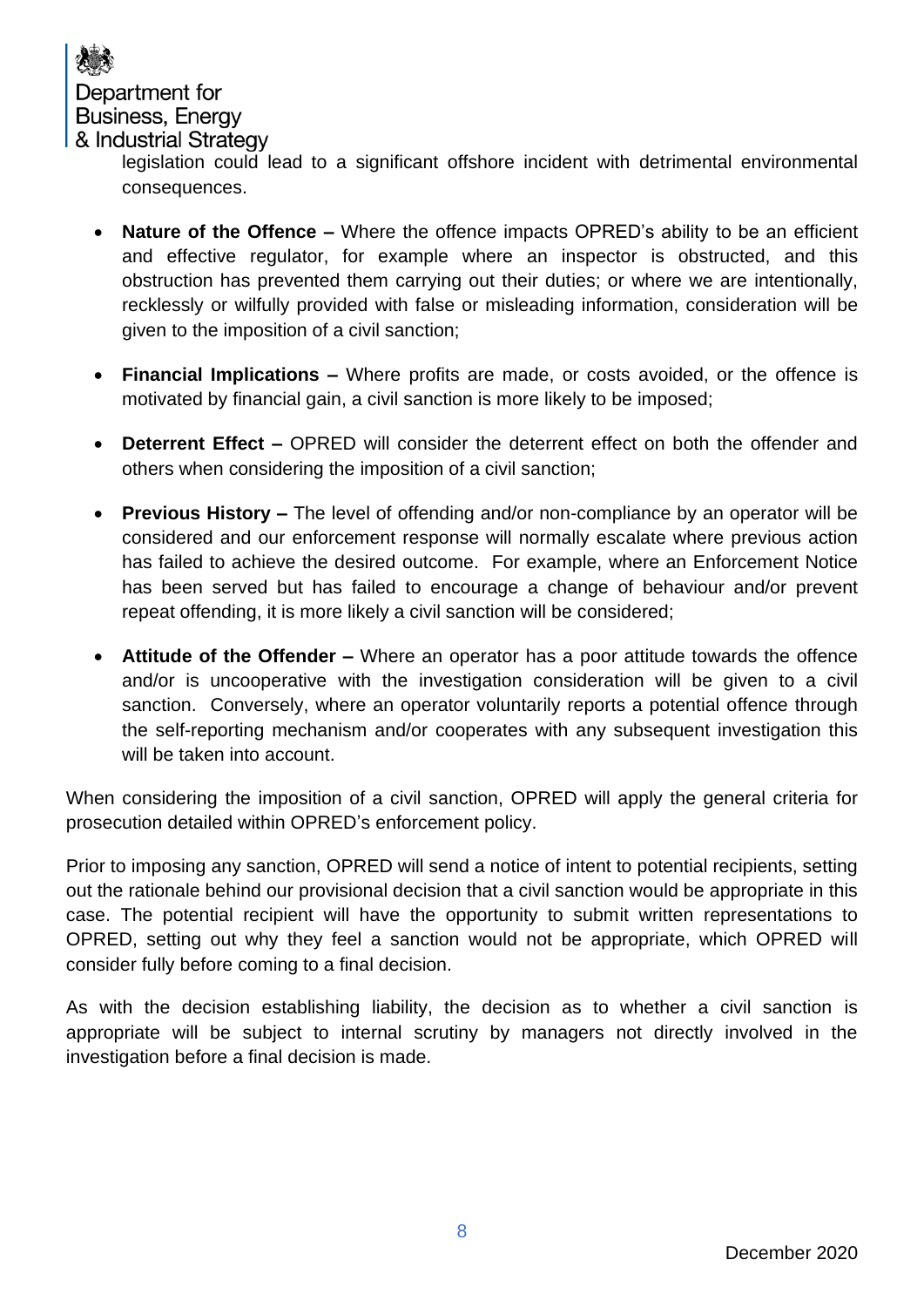# Procedure for imposing fixed monetary penalties

A fixed monetary penalty (FMP) is a financial penalty which OPRED may impose for specified offences. There are three levels of FMPs which OPRED may impose, those being; £500, £1,000 and £2,500. The amount of the penalty which may be imposed in relation to a particular offence is fixed and is detailed within Annex A. FMPs are not available for all offences. The offences for which an FMP can be imposed are set out in Annex A.

Before imposing an FMP, OPRED must be satisfied, beyond reasonable doubt, that an offence has been committed. Furthermore, the imposition of an FMP is not appropriate under the following circumstances;

- An FMP has already been imposed on that person for the same offence;
- A variable monetary penalty notice has been served on that person for the same offence;
- A person has discharged liability for an FMP in relation to the same offence;
- An undertaking from the same person in relation to the same offence has been accepted by OPRED and complied with;
- Criminal proceedings have already commenced in relation to the same offence.

Where OPRED considers it appropriate to impose an FMP, we will serve a notice of intent giving the person an opportunity to make representations, within 28 calendar days from the date of the notice. The notice of intent will contain the following information:

- A description of the offence which OPRED considers has been committed;
- A summary of the evidence being relied upon;
- The amount of the FMP proposed;
- Information about the right to discharge liability, including how payment can be made;
- Information about the right to make representations in relation to the proposed FMP.

The person on whom the notice of intent is served may discharge their liability for the FMP by paying two-thirds of the amount of the proposed FMP within a period of 28 days, beginning with the day on which the notice of intent is received.

Representations may include evidence that;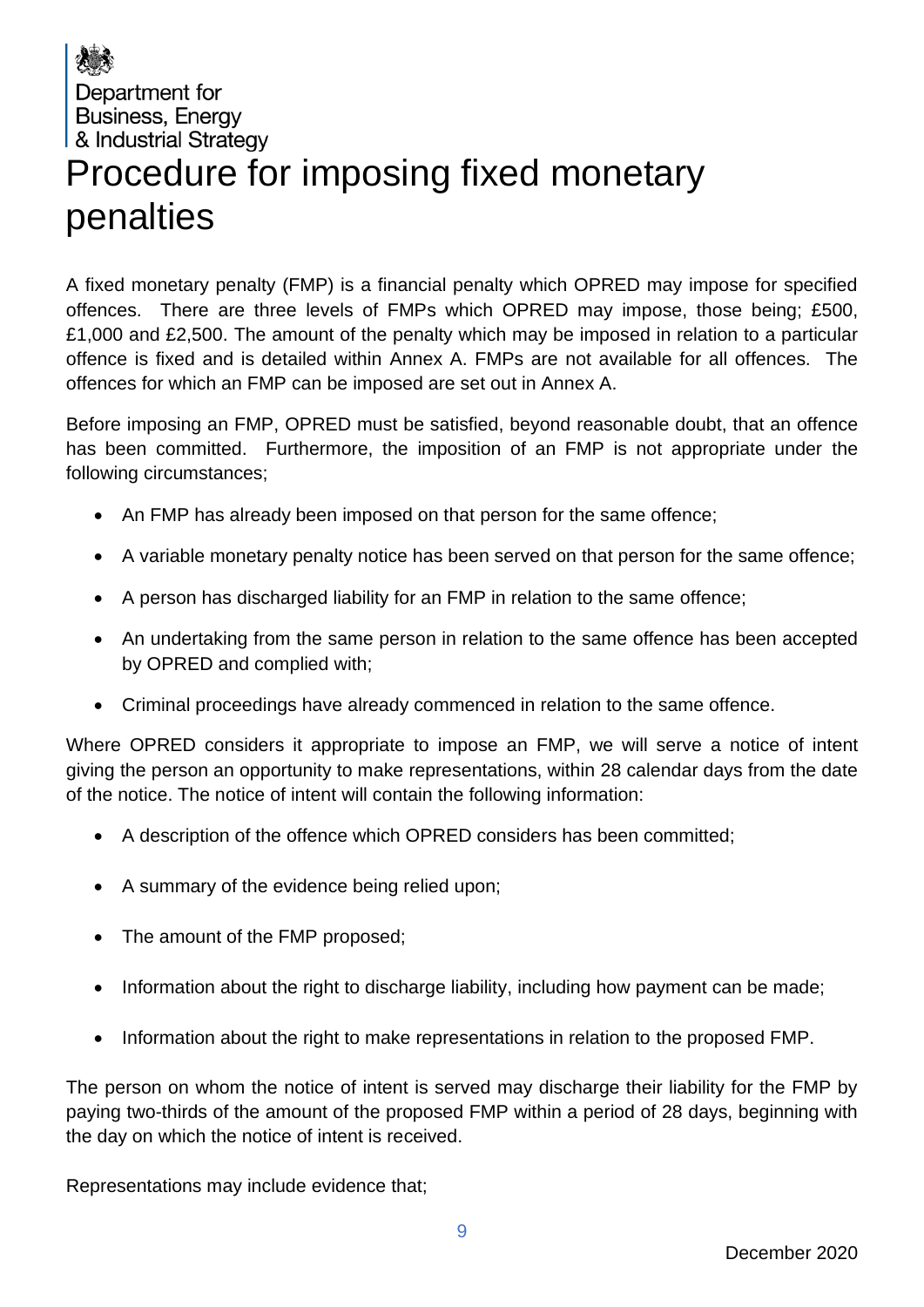

- the offence alleged in the notice of intent did not occur, or was not committed by the recipient;
- there is a defence available.

OPRED will take account of any written representations received in response to the notice of intent and make a decision on whether we intend to impose an FMP at the earliest practicable time.

If, after the period for representations has expired, no representation has been made OPRED will issue the final FMP notice, unless other evidence has come to light that changes this decision. If OPRED decide not to issue the FMP final notice, we will inform the person of this decision in writing.

Once a final decision has been made, we will notify the person of this. Where the decision is to impose a civil penalty, a final FMP notice will be issued containing a summary of the reasons for its imposition. The penalty notice will include the following;

- a description of the offence that has been committed;
- the amount of the FMP:
- how payment is to be made;
- when payment is due;
- information about the right to appeal against the imposition of the FMP;
- the consequences of non-payment.

An FMP may be used alone or combined with other enforcement action (except a variable monetary penalty, enforcement undertaking or prosecution) to achieve the desired outcome.

A person on whom a final notice is served can appeal to the First-tier Tribunal (General Regulatory Chamber) within 28 days of receiving the final FMP notice, on the basis that;

- the decision was based on an error of fact;
- the decision was wrong in law;
- the decision was unreasonable:
- any other reason.

OPRED will provide details in the final notice about how to appeal. If an appeal is made, payment of the penalty is postponed until after the appeal has concluded.

An FMP must be paid within a period of 28 days, beginning with the day on which the final notice is received. If a person fails to pay an FMP, it is recoverable as a civil debt.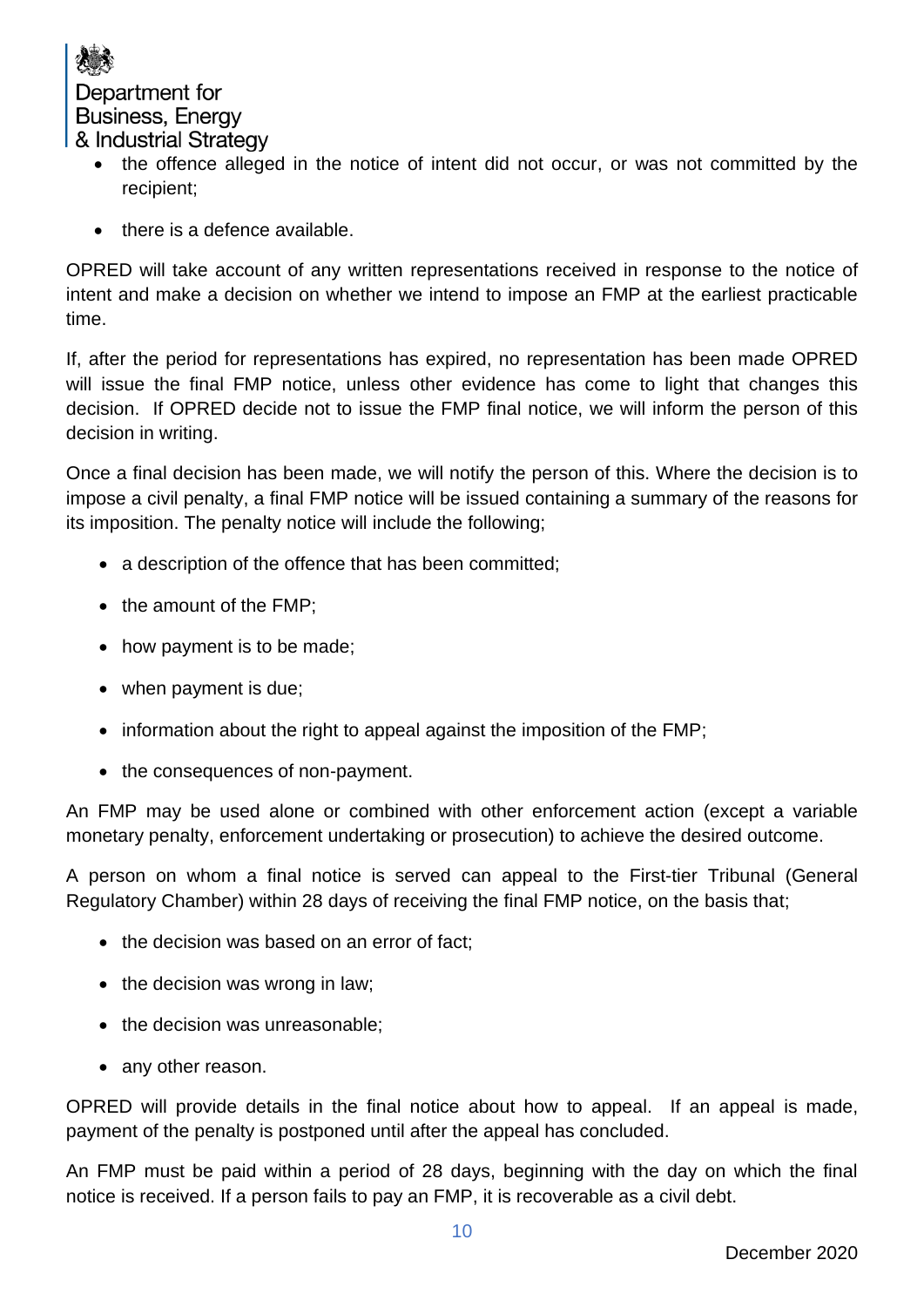# Procedure for imposing variable monetary penalties

A variable monetary penalty (VMP) is a financial penalty which OPRED may impose for specified offences. The maximum penalty amount OPRED can impose is £50,000 for any single offence. The offences for which a VMP can be imposed are set out in Annex A.

Before imposing an VMP, OPRED must be satisfied, beyond reasonable doubt, that an offence has been committed. Furthermore, the imposition of a VMP is not appropriate under the following circumstances;

- A VMP has already been imposed on that person for the same offence;
- An FMP has already been imposed on that person for the same offence;
- A person has discharged liability for an FMP in relation to the same offence;
- An undertaking from the same person dealing with the same offence has been accepted by OPRED and complied with (although a reduced VMP may be imposed at the time of accepting the undertaking if the undertaking is not considered sufficient to fully reflect the seriousness of the offence);
- Criminal proceedings have already commenced in relation to the same offence.

Where OPRED considers it appropriate to impose a VMP, we will serve a notice of intent giving the person an opportunity to make representations, within 35 calendar days from the date of the notice. The notice of intent will contain the following information:

- A description of the offence which OPRED considers having been committed;
- A summary of the evidence being relied upon;
- The amount of the VMP proposed;
- Information about the right to make representations in relation to the proposed VMP;

Representations may include information that;

- the offence alleged in the notice of intent did not occur or was not committed by the recipient;
- there is a defence available:
- the amount of the VMP is incorrect or unreasonable.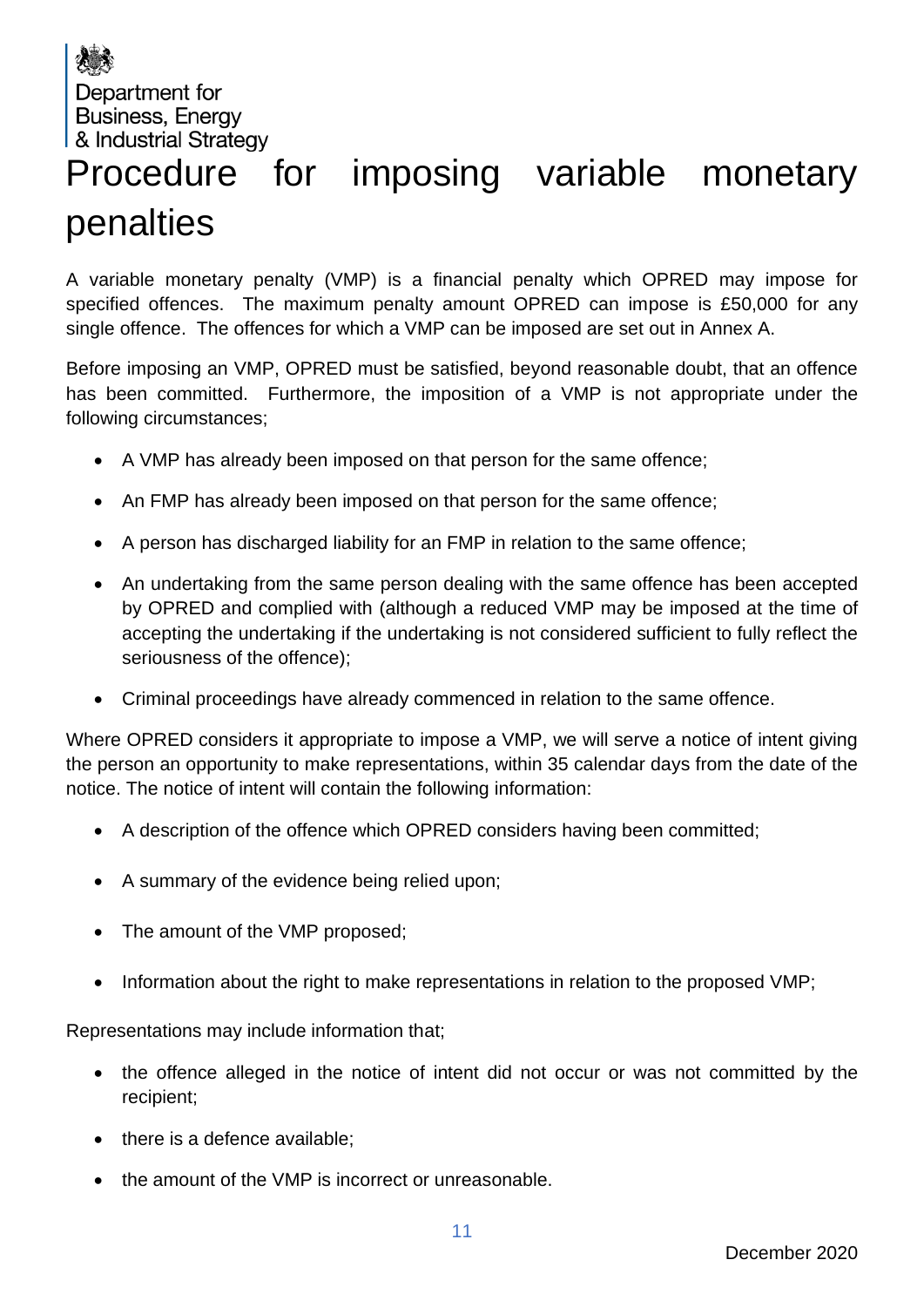

OPRED will take account of any representations received in response to the notice of intent and make a decision on whether we intend to impose an VMP at the earliest practicable time.

If, after the period for representations has expired, no representation has been made OPRED will issue the final VMP notice, unless other evidence has come to light that changes this decision. If OPRED decide not to issue the VMP final notice, we will inform the person of this decision in writing.

Once a final decision has been made, we will notify the person of this. Where the decision is to impose a civil penalty, a penalty notice will be issued containing a summary of the reasons for its imposition. The penalty notice will include the following;

- a description of the offence that has been committed;
- the amount of the VMP;
- how payment is to be made;
- when payment is due;
- information about the right to appeal against the imposition of the FMP;
- the consequences of non-payment.

A VMP may be used alone or combined with other enforcement action (except a fixed monetary penalty or prosecution) to achieve the desired outcome.

A responsible person can appeal to the First-tier Tribunal (General Regulatory Chamber) within 28 days of receiving the final VMP notice, on the basis that;

- the decision was based on an error of fact:
- the decision was wrong in law;
- the amount of the penalty is unreasonable;
- the decision was unreasonable for any other reason;
- any other reason.

OPRED will provide details in the final notice about how to appeal. If an appeal is made, payment of the penalty is postponed until after the appeal has concluded.

A VMP must be paid within a period of 28 days beginning with the day on which the final notice is received. If a person fails to pay a VMP, it is recoverable as a civil debt.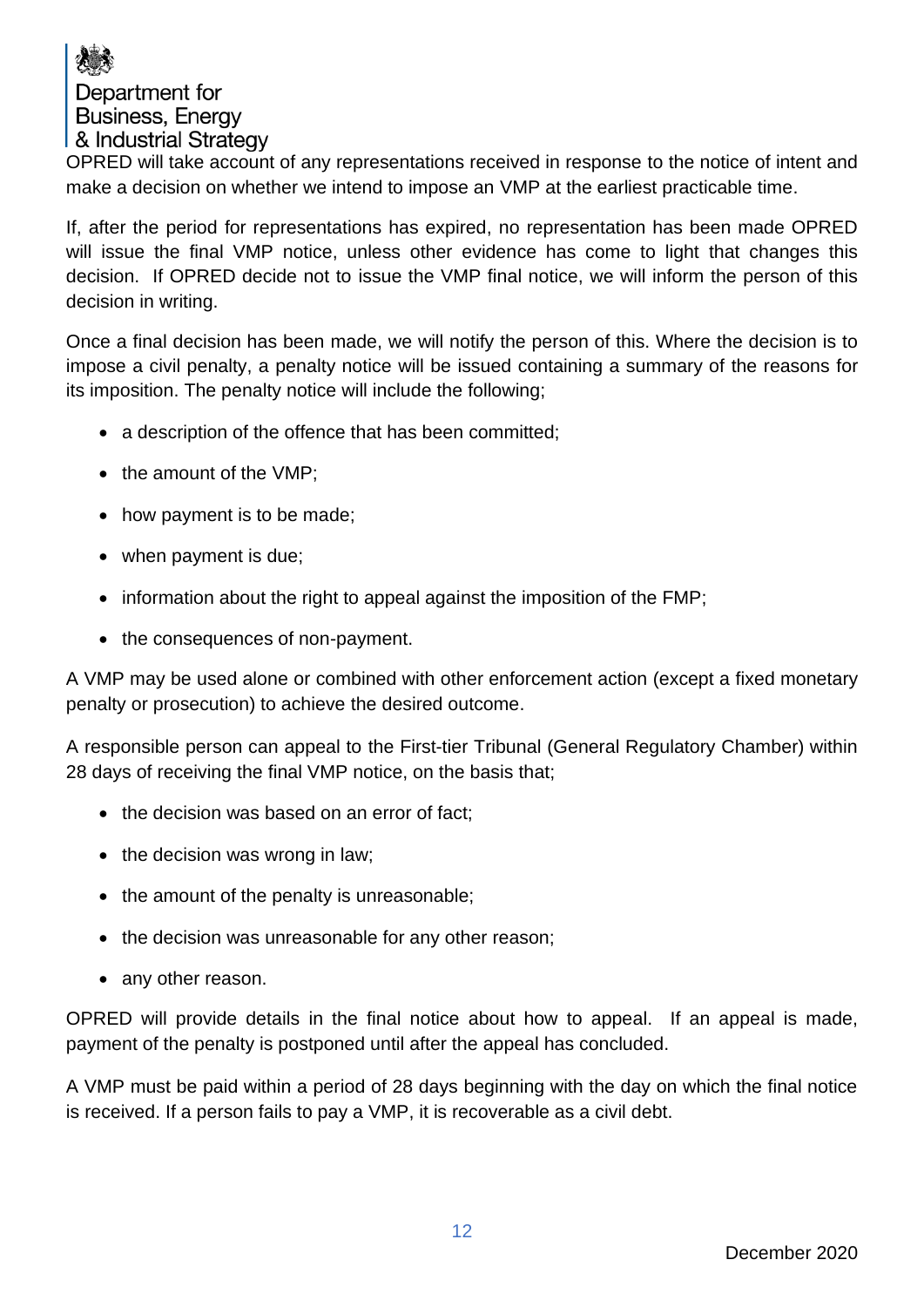# Calculating the amount of a Variable Monetary **Penalty**

OPRED has the discretion to decide on the level of VMP to impose in each individual case and will take into account the key principles of proportionality, consistency, transparency, targeting of action and accountability when making its decision.

VMPs are only available in relation to the most serious offences. The starting point for a VMP will generally be £5,000, this will then be adjusted up or down to reflect the aggravating or mitigating factors of the case, up to a maximum of £50,000, with no minimum amount. In addition to the public interest factors listed in this guidance, OPRED will have consideration for the following when determining the amount of a VMP. Whether:

- environmental harm has been, is likely to be, or potentially could have been caused by the offence;
- the regulatory system has been, or risks being, undermined by the offence; for example, a failure to comply with an enforcement notice;
- there has been financial benefit or competitive advantage; for example, operating without a permit;
- advice and guidance in relation to previous similar offences has already been issued by OPRED;
- the offence is ongoing;
- remedial steps have been taken to return to compliance;
- the offence is a first-time offence;
- there has been voluntary reporting of the offence.

It is important to highlight that when deciding on the amount of a VMP, consistency will not equate to uniformity and the circumstances of each individual case will be considered before coming to a final decision.

The final decision on the amount of a VMP to be imposed will be made at an appropriate level in the organisation.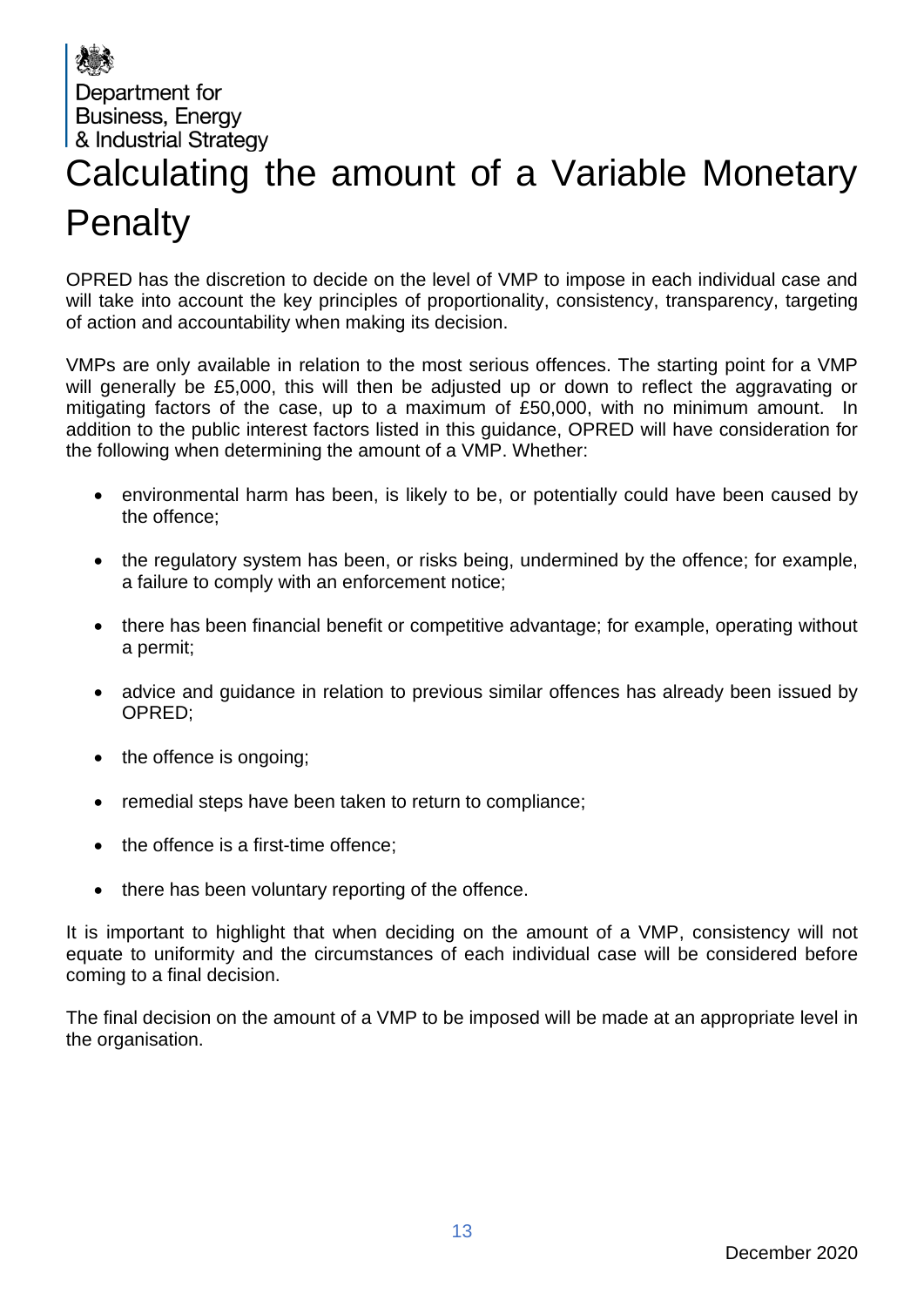### Department for **Business, Energy** & Industrial Strategy Variable Monetary Penalty Undertakings

In response to OPRED issuing a VMP notice of intent, a person can offer a variable monetary penalty undertaking to make amends for non-compliance and its effects and to prevent recurrence. This is a limited opportunity for a person to make an offer which brings benefit to any person affected by the non-compliance.

The period in which a person can offer an undertaking is within 35 days, beginning on the day in which the penalty notice was received.

VMP undertakings are intended to encourage positive behaviour by allowing the responsible person to use their resources to the greater benefit of those affected by the non-compliance, in place of paying part or all of the penalty imposed. The offer of a VMP undertaking by a person may comprise a range of actions for the following purposes;

- To ensure the position, including the condition of the environment, is restored to what it would have been if the offence had not been committed;
- To provide benefit to those affected that matches the extent of harm arising from the offence;
- To ensure that no financial benefit has accrued to the responsible person as a result of the offence being committed.

The offer of a VMP undertaking needs to be accepted by OPRED, and whilst we are under no obligation to accept any offer of a VMP undertaking, we have included below guidance about making an acceptable offer.

OPRED will consider an offer of a VMP undertaking in the following circumstances where;

- Any financial benefit accrued has been negated by the enforcement undertaking;
- The measures proposed are likely to ensure no repeat offending;
- It delivers a better environmental outcome, demonstrating a commitment to long term actions to prevent recurrence;
- It demonstrates a positive change of behaviour of the responsible person;
- OPRED believe the responsible person will comply with the conditions of the enforcement undertaking.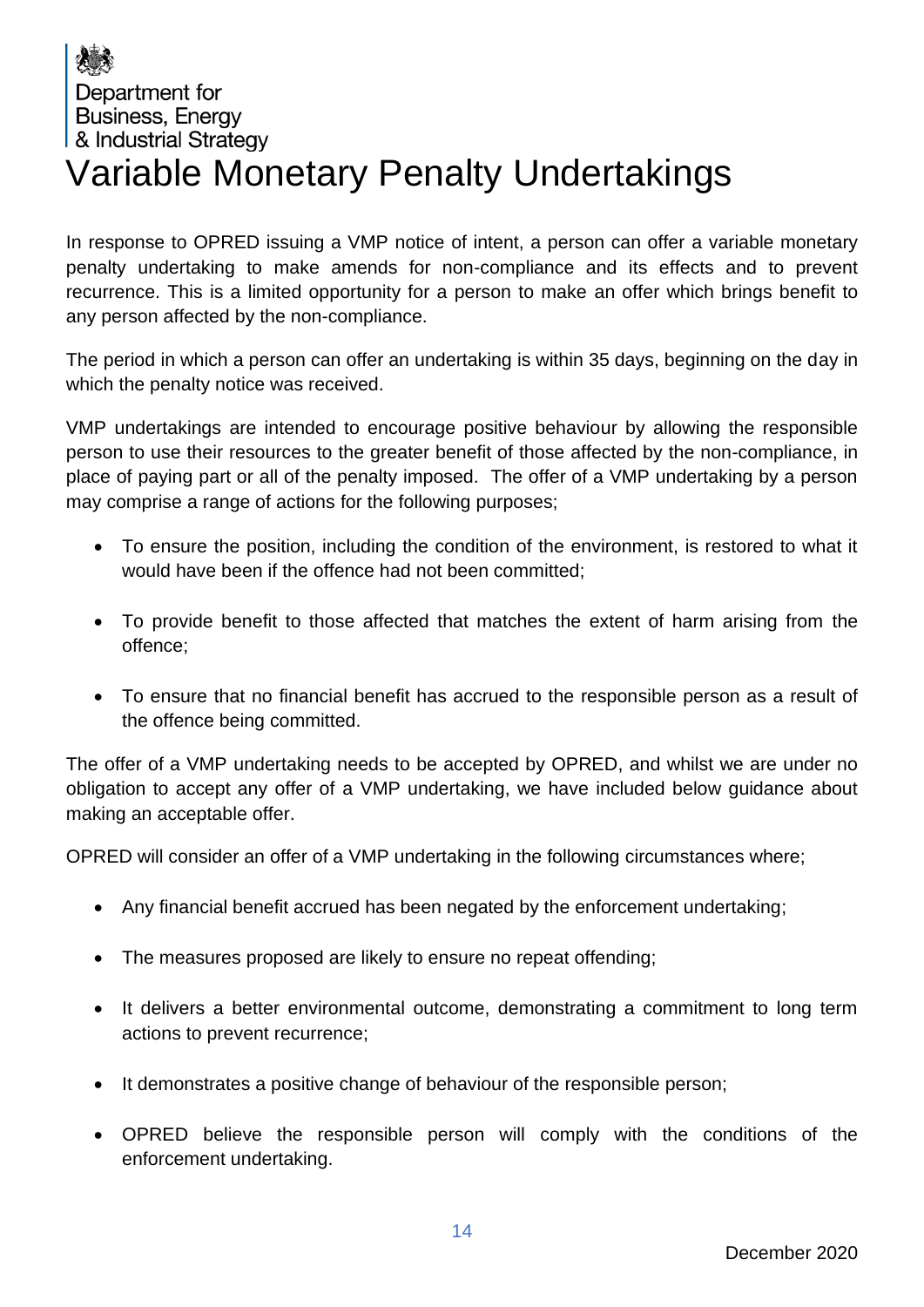If requested and where appropriate OPRED will give some feedback on draft proposals for the offer of a VMP undertaking submitted by a person; however we do not intend to enter protracted negotiations about the offer. We will either accept or decline an offer based on its content. We expect the person to address the following points when making an offer;

- To prevent recurrence;
- To demonstrative longer-term preventative benefits for the environment and those affected;
- To go beyond the minimum required to restore the environment;
- To remove more than any financial benefit gained.

OPRED will look more favourably on an offer which;

- Demonstrates longer term preventative benefits for the environment and those affected;
- Delivers restoration to the environment and those affected:
- Sets clear and measurable objectives and timescales

OPRED will confirm in writing whether or not we will accept an offer of a VMP undertaking. If an undertaking is accepted, then OPRED will take this into account in deciding whether a VMP should be imposed and if so whether it should be for a lower amount than that stated in the notice of intent.

If an offer of a VMP undertaking is declined by OPRED, the responsible person making the offer has no right of appeal against that decision.

If a responsible person fails to comply with a VMP undertaking accepted by OPRED, a noncompliance penalty may be served on that person. This will include circumstances where a responsible person uses their accepted undertaking to delay returning to compliance or to delay the remediation and restoration of the environment. Where a VMP undertaking has been accepted, and as a result no VMP has been imposed, OPRED may issue a VMP or consider prosecution if the VMP undertaking is not complied with.

### <span id="page-14-0"></span>Non-compliance penalties

A non-compliance penalty (NCP) is a monetary penalty, up to a maximum of £50,000, which OPRED can impose when a responsible person has failed to comply with an accepted VMP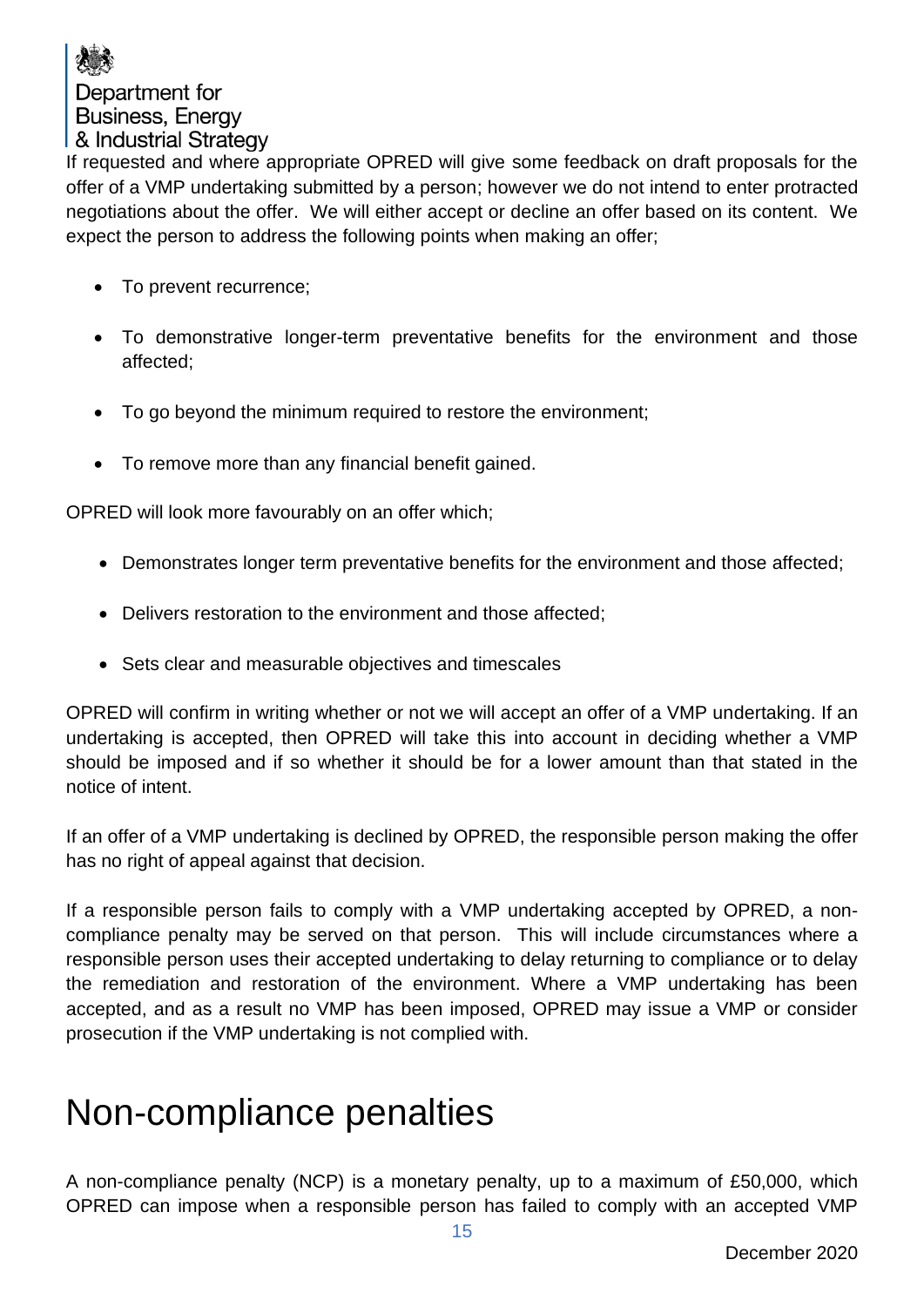Department for **Business, Energy** 

& Industrial Strategy

undertaking. This means that the responsible person has failed to deliver on one or more of the agreed actions.

OPRED will impose the NCP by issuing an NCP notice to the responsible person. An NCP notice can be issued where there has been full or partial non-compliance with the VMP undertaking and OPRED will give consideration to the reasons for non-compliance before issuing an NCP notice.

OPRED are unable to issue an NCP when the responsible person has failed to comply with;

- A fixed monetary penalty;
- A variable monetary penalty.

The starting point for assessing the level of NCP to be imposed will always be the amount of the VMP proposed in the notice of intent and stated in the acceptance of the VMP undertaking, with an uplift dependent on the circumstances of the non-compliance with the VMP undertaking, up to a maximum of £50,000. An NCP is a separate penalty and where a (reduced) VMP has been imposed alongside the VMP undertaking, then the VMP will remain payable in addition to the NCP.

An NCP notice will be issued containing the following;

- The grounds for imposing the NCP;
- the amount of the NCP;
- how payment is to be made;
- when payment is due;
- information about the right to appeal against the imposition of the FMP;
- the consequences of non-payment.

The responsible person has the right to appeal to the First-tier Tribunal (General Regulatory Chamber) within 28 days of receiving the NCP notice on the basis that;

- The decision to serve the NCP notice was based on an error of fact;
- The decision was wrong in law;
- The decision was unreasonable for any reason (including that the amount is unreasonable;
- Any other reason.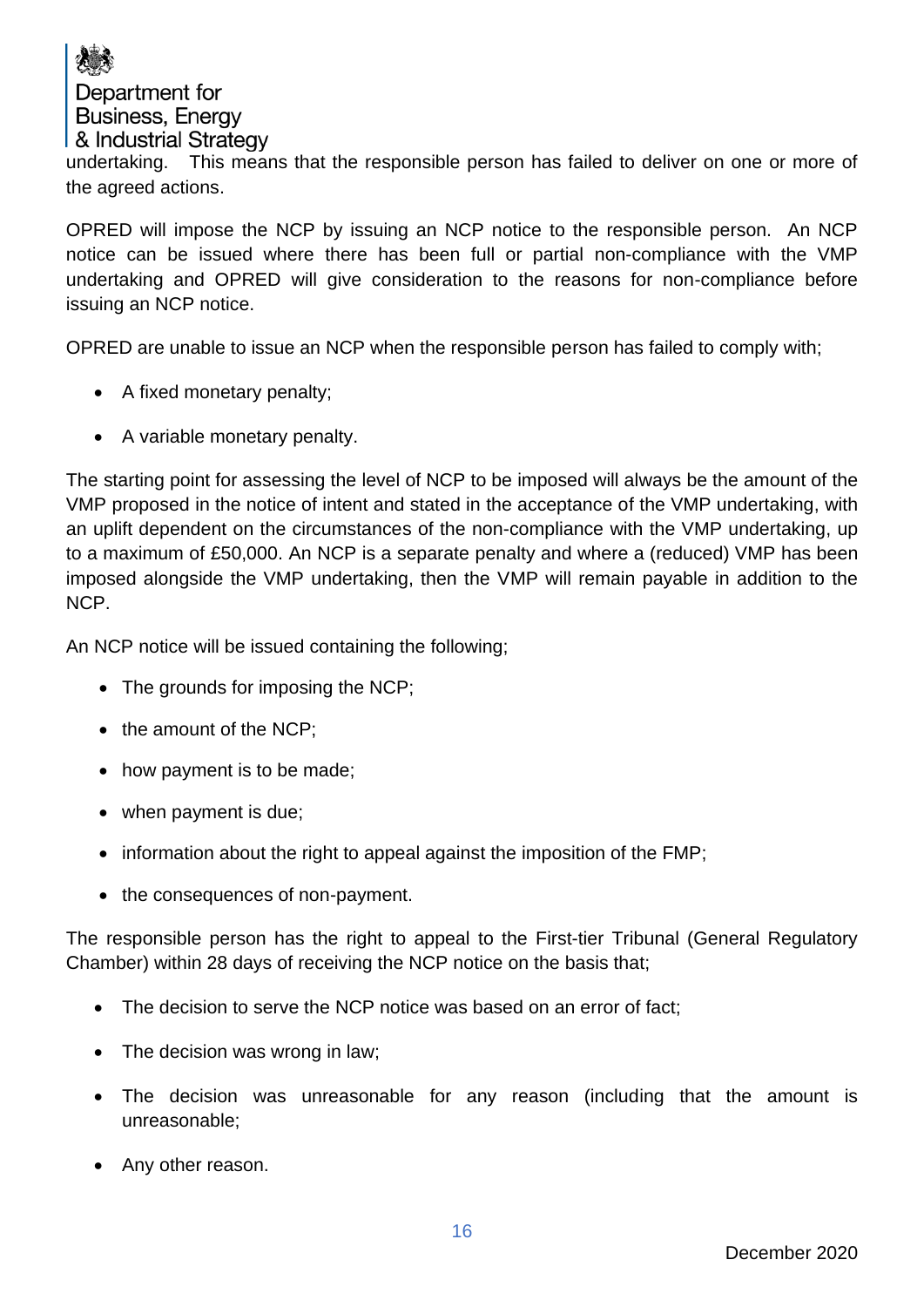

OPRED will provide details about how to make an appeal in the NCP Notice. An appeal means that payment of the penalty is postponed until after the appeal is concluded.

An NCP must be paid within a period of 28 days beginning with the day on which the NCP notice is received. If a person fails to pay an NCP, it is recoverable as a civil debt.

### Publication of civil penalties

The 2018 Regulations include a requirement for publication of enforcement action. Publication will take place as soon as possible after the expiry of the period for appealing the imposition of a penalty; or when an appeal has been made, after the determination or withdrawal of that appeal. The following cases will be published;

- The cases in which a fixed or variable monetary penalty or a non-compliance penalty has been imposed (other than cases where the penalty has been imposed but overturned on appeal);
- The cases in which liability for a fixed monetary penalty has been discharged by payment under regulation 5(4) of the 2018 Regulations;
- The cases in which an undertaking has been accepted and complied with.

Generally, OPRED will include the following information in any publication:

- the person on whom the penalty was imposed, or undertaking accepted and complied with;
- details of the regulation breached and
- the amount of any penalty.

OPRED is not required to publish anything that it thinks not suitable for publication.

Publication means publishing details on the GOV.UK web-pages.

Details will be published on [https://www.gov.uk/oil-and-gas-decc-public-registers-of](https://www.gov.uk/oil-and-gas-decc-public-registers-of-enforcement-activity)[enforcement-activity](https://www.gov.uk/oil-and-gas-decc-public-registers-of-enforcement-activity)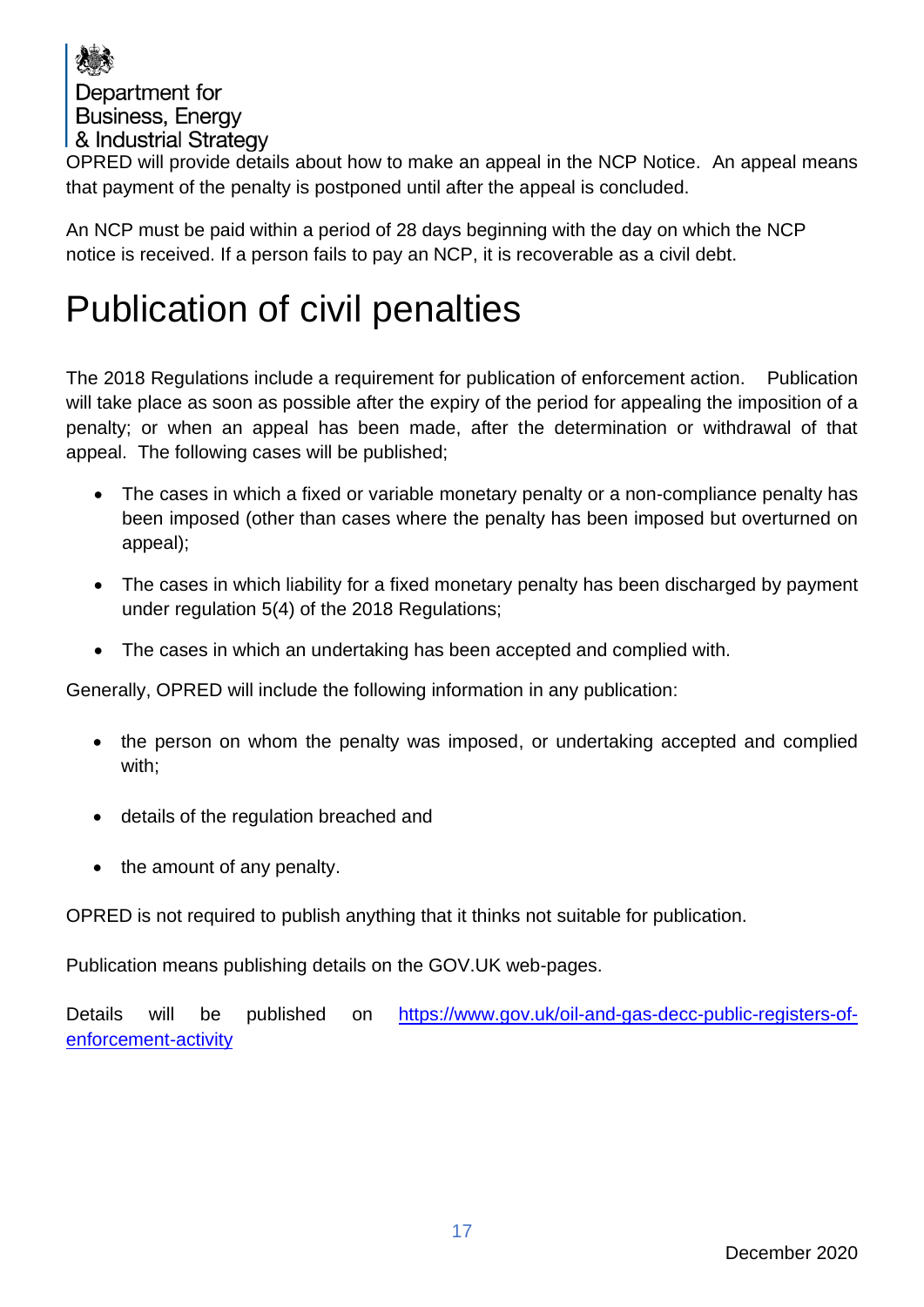# Annex A – Table of Offences and Civil Penalties Applicable

| <b>Regulation</b>                                                                                                                      | <b>Offence</b>                                                                                                                                            | <b>Level of Sanction</b>                                                                                                                                                                    |
|----------------------------------------------------------------------------------------------------------------------------------------|-----------------------------------------------------------------------------------------------------------------------------------------------------------|---------------------------------------------------------------------------------------------------------------------------------------------------------------------------------------------|
| Offshore<br>The<br>Combustion<br><b>Installations</b><br>(Pollution<br>Control)<br><b>Prevention</b><br>and<br><b>Regulations 2013</b> | offshore<br>To<br>operate<br>an<br>combustion<br>installation<br>(a)<br>without a permit or $(b)$ in<br>permit                                            | £2,500 fixed monetary penalty<br>for a single breach with no<br>aggravating factors.<br>breach of the conditions of a Variable monetary penalty up<br>to a maximum of £50,000,              |
|                                                                                                                                        |                                                                                                                                                           | where there are aggravating<br>factors.                                                                                                                                                     |
|                                                                                                                                        | To fail to comply with an<br>information, enforcement,<br>or<br>prohibition notice                                                                        | £2,500 fixed monetary penalty<br>for a single breach with no<br>aggravating factors.<br>Variable monetary penalty up<br>to a maximum of £50,000,<br>where there are aggravating<br>factors. |
|                                                                                                                                        | To make a false or misleading<br>statement                                                                                                                | £1,000 fixed monetary penalty                                                                                                                                                               |
|                                                                                                                                        | To obstruct an inspector in the<br>exercise or performance of his<br>powers or duties.                                                                    | £1,000 fixed monetary penalty                                                                                                                                                               |
|                                                                                                                                        | To fail to comply with a<br>requirement under regulation<br>25 - requirement to answer<br>questions, produce records,<br>afford facilities and assistance | £1,000 fixed monetary penalty                                                                                                                                                               |
|                                                                                                                                        | To<br>prevent<br>a<br>person<br>appearing before an inspector<br>or answering a question to<br>which the inspector<br>may<br>require an answer            | £1,000 fixed monetary penalty                                                                                                                                                               |

| <b>Regulation</b>             |           | <b>Offence</b>                                                | <b>Level of Sanction</b>      |
|-------------------------------|-----------|---------------------------------------------------------------|-------------------------------|
| <b>Offshore</b><br><b>The</b> | Petroleum | To contravene regulation 3(1)                                 | A variable monetary penalty   |
| Activities<br>(Oil            | Pollution | - no oil to be discharged                                     | up to a maximum of £50,000    |
| Prevention<br>and             | Control)  | except in accordance with the                                 |                               |
| Regulations 2005              |           | permit for the installation                                   |                               |
|                               |           | To contravene regulation $3A -  A $ variable monetary penalty |                               |
|                               |           | release oil or allow a<br>to                                  | up to a maximum of £50,000    |
|                               |           | release to continue                                           |                               |
|                               |           | To fail to comply with the                                    | £2,500 fixed monetary penalty |
|                               |           | terms of an enforcement or                                    | for a single breach with no   |
|                               |           | prohibition notice                                            | aggravating factors.          |
|                               |           |                                                               | Variable monetary penalty up  |
|                               |           |                                                               | to a maximum of £50,000,      |
|                               |           |                                                               | where there are aggravating   |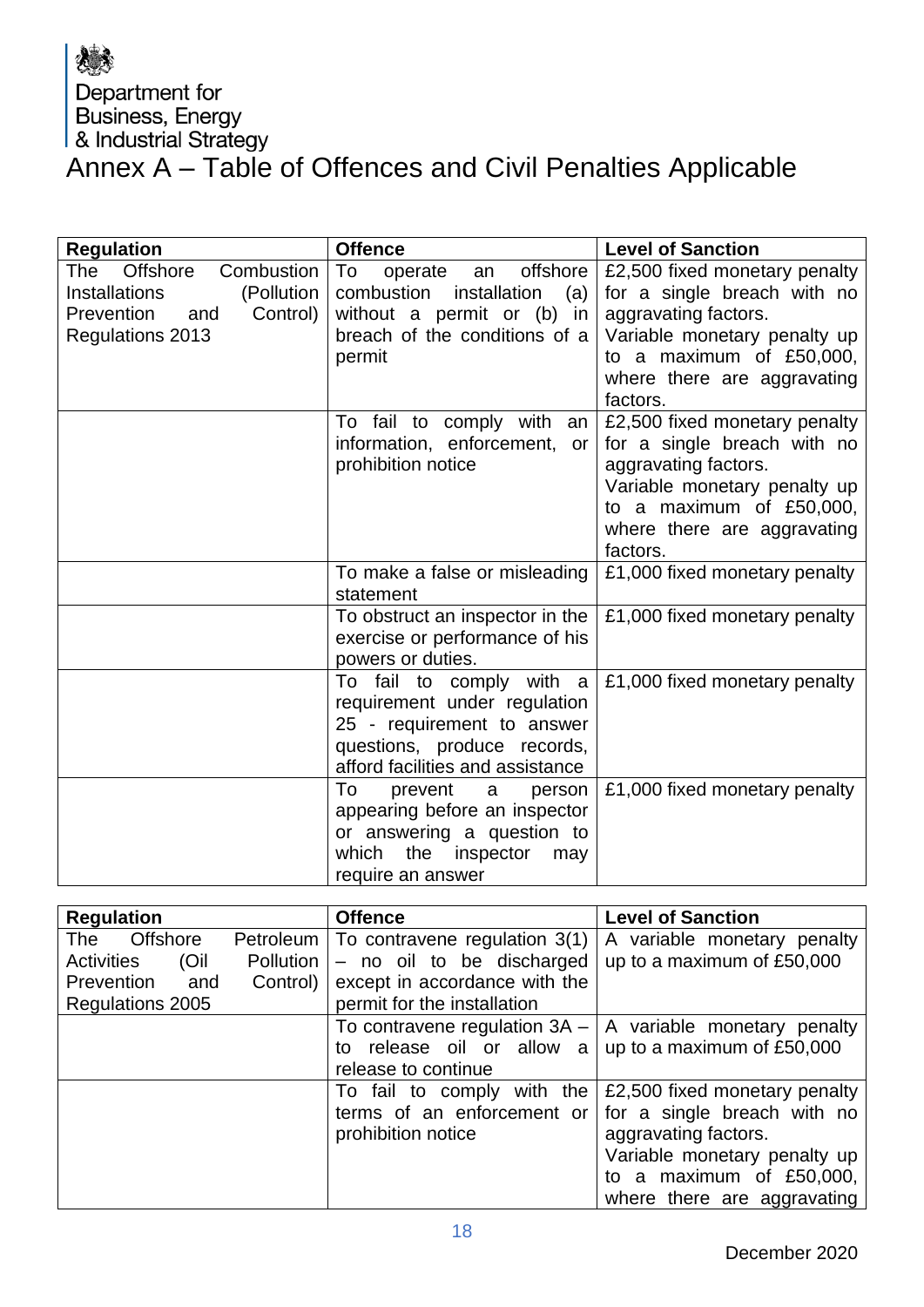复

# Department for<br>Business, Energy<br>& Industrial Strategy

|                                                                                                                                                                                                             | factors.                                                           |
|-------------------------------------------------------------------------------------------------------------------------------------------------------------------------------------------------------------|--------------------------------------------------------------------|
| required to be supplied by<br>virtue of regulation 11A -<br>information required by the<br><b>Secretary of State</b>                                                                                        | To fail to supply information $\mid$ £1,000 fixed monetary penalty |
| required to be supplied by<br>virtue of the<br>terms<br>or<br>conditions of any permit                                                                                                                      | To fail to supply information $\mid$ £1,000 fixed monetary penalty |
| To wilfully obstruct an<br>inspector appointed<br>under<br>regulation 12                                                                                                                                    | £1,000 fixed monetary penalty                                      |
| Without reasonable excuse,<br>fail to comply with<br>- a<br>requirement imposed under<br>regulation $12(3)$ - requirement<br>to answer questions, produce<br>documents, afford facilities<br>and assistance | £1,000 fixed monetary penalty                                      |
| To make a false or misleading $\mid$ £1,000 fixed monetary penalty<br>statement                                                                                                                             |                                                                    |

| <b>Regulation</b>                                                                     | <b>Offence</b>                                                                                                                                                                                                                              | <b>Level of Sanction</b>                                                                                                                                                                       |
|---------------------------------------------------------------------------------------|---------------------------------------------------------------------------------------------------------------------------------------------------------------------------------------------------------------------------------------------|------------------------------------------------------------------------------------------------------------------------------------------------------------------------------------------------|
| Offshore<br>Installations<br>The<br>(Emergency Pollution Control)<br>Regulations 2002 | fail<br>contravene<br>To:<br>or<br>to<br>comply with a direction given<br>to the person under regulation<br>3 - Secretary of State giving<br>direction                                                                                      | £2,500 fixed monetary penalty<br>for a single breach with no<br>aggravating factors.<br>Variable monetary penalty up<br>to a maximum of $£50,000$ ,<br>where there are aggravating<br>factors. |
|                                                                                       | To intentionally obstruct<br>a<br>person who is acting<br><b>on</b><br>behalf of the Secretary of<br>State in connection<br>with<br>giving a direction, acting in<br>compliance with a direction,<br>acting under regulation 3(4) or<br>(5) | £1,000 fixed monetary penalty                                                                                                                                                                  |

| <b>Regulation</b> | <b>Offence</b>                                                                            | <b>Level of Sanction</b>                    |
|-------------------|-------------------------------------------------------------------------------------------|---------------------------------------------|
|                   | The Merchant Shipping (Oil   The operator of an oil $\vert$ £2,500 fixed monetary penalty |                                             |
| Pollution         | Preparedness,   handling facility or responsible   for a single breach with no            |                                             |
|                   | Response and Co-operation   person to fail to submit an Oil   aggravating factors.        |                                             |
| Convention)       | Regulations   Pollution Emergency Plan   Variable monetary penalty up                     |                                             |
| 1998              | (OPEP)                                                                                    | in accordance with to a maximum of £50,000, |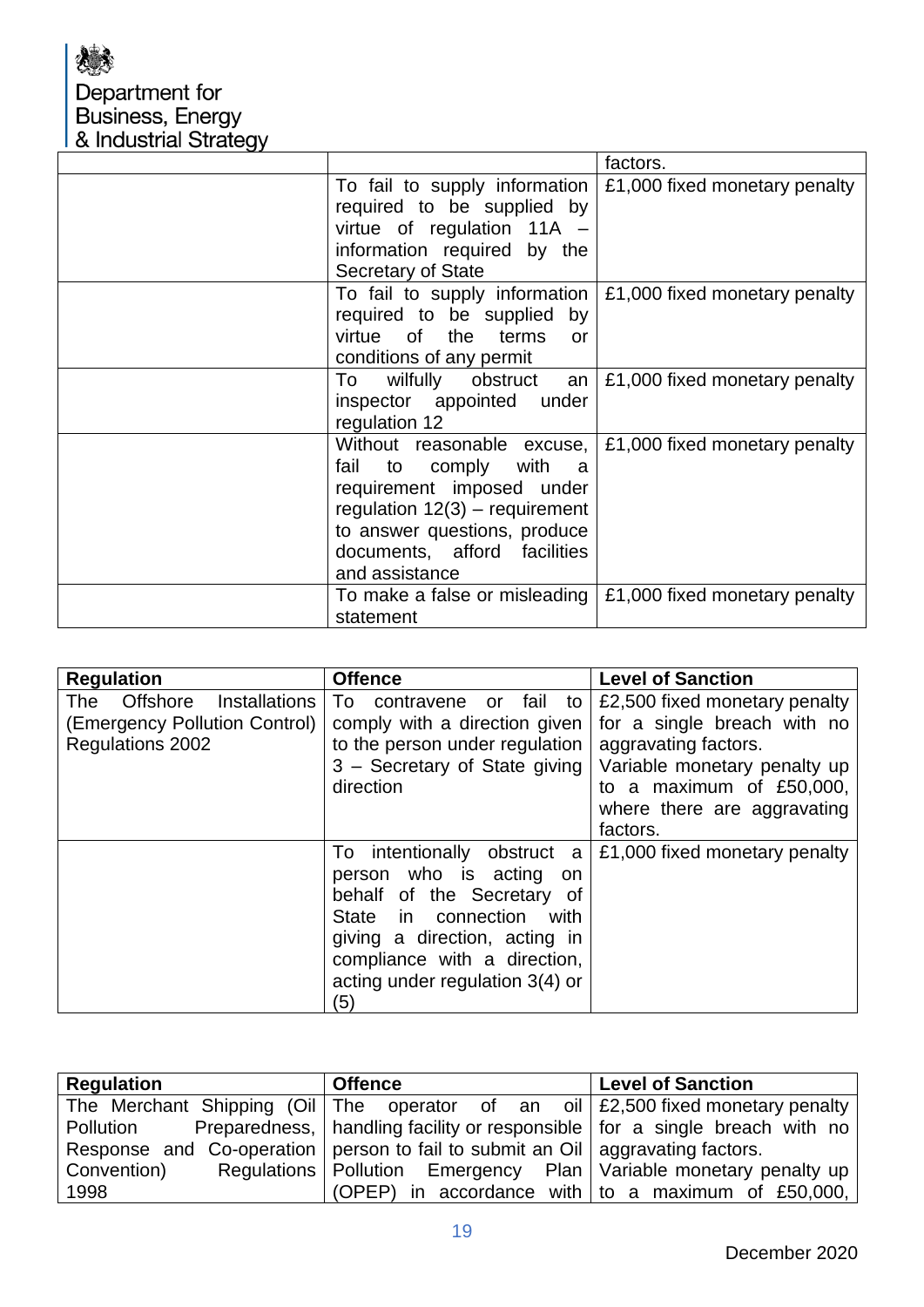| regulation $4(3)$ , $(4)$ or $(5)$                                                                                                                                 | where there are aggravating<br>factors.                                                                                                                                                     |
|--------------------------------------------------------------------------------------------------------------------------------------------------------------------|---------------------------------------------------------------------------------------------------------------------------------------------------------------------------------------------|
| <b>The</b><br>operator of<br>oil<br>an<br>handling facility or responsible<br>person to fail to implement its<br>OPEP in contravention<br>0f<br>regulation $4(8)$  | £1,000 fixed monetary penalty<br>for a single breach with no<br>aggravating factors.<br>Variable monetary penalty up<br>to a maximum of £50,000,<br>where there are aggravating<br>factors. |
| A responsible person (a) to<br>fail to comply with a duty<br>under regulation $4(9)$ or (b) to<br>breach an<br>obligation<br>in.<br>regulation $4(10)$             | £1,000 fixed monetary penalty<br>for a single breach with no<br>aggravating factors.<br>Variable monetary penalty up<br>to a maximum of £50,000,<br>where there are aggravating<br>factors. |
| An operator of an oil handling<br>facility to breach an obligation<br>in regulation $4(11)$                                                                        | £1,000 fixed monetary penalty<br>for a single breach with no<br>aggravating factors.<br>Variable monetary penalty up<br>to a maximum of £50,000,<br>where there are aggravating<br>factors. |
| fail to comply with a<br>To<br>requirement under regulation<br>5 or 6 or to make a report                                                                          | £1,000 fixed monetary penalty                                                                                                                                                               |
| The<br>of<br>oil<br>operator<br>an<br>handling facility or responsible<br>person to fail to maintain an<br>OPEP as approved<br>under<br>regulation $4(5)$ to $(7)$ | £500 fixed monetary penalty                                                                                                                                                                 |

| <b>Regulation</b>      |           | <b>Offence</b>                   | <b>Level of Sanction</b>      |
|------------------------|-----------|----------------------------------|-------------------------------|
| <b>Offshore</b><br>The | Chemicals | To contravene regulation 3(1)    | £2,500 fixed monetary penalty |
| Regulations 2002       |           | $-$ the requirement for a permit | for a single breach with no   |
|                        |           | to use or discharge offshore     | aggravating factors.          |
|                        |           | chemicals                        | Variable monetary penalty up  |
|                        |           |                                  | to a maximum of £50,000,      |
|                        |           |                                  | where there are aggravating   |
|                        |           |                                  | factors.                      |
|                        |           | To contravene regulation $3A -$  | £2,500 fixed monetary penalty |
|                        |           | prohibition on the release of    | for a single breach with no   |
|                        |           | offshore chemicals               | aggravating factors.          |
|                        |           |                                  | Variable monetary penalty up  |
|                        |           |                                  | to a maximum of £50,000,      |
|                        |           |                                  | where there are aggravating   |
|                        |           |                                  | factors.                      |
|                        |           | Failure to comply with the       | £2,500 fixed monetary penalty |
|                        |           | terms of an enforcement or       | for a single breach with no   |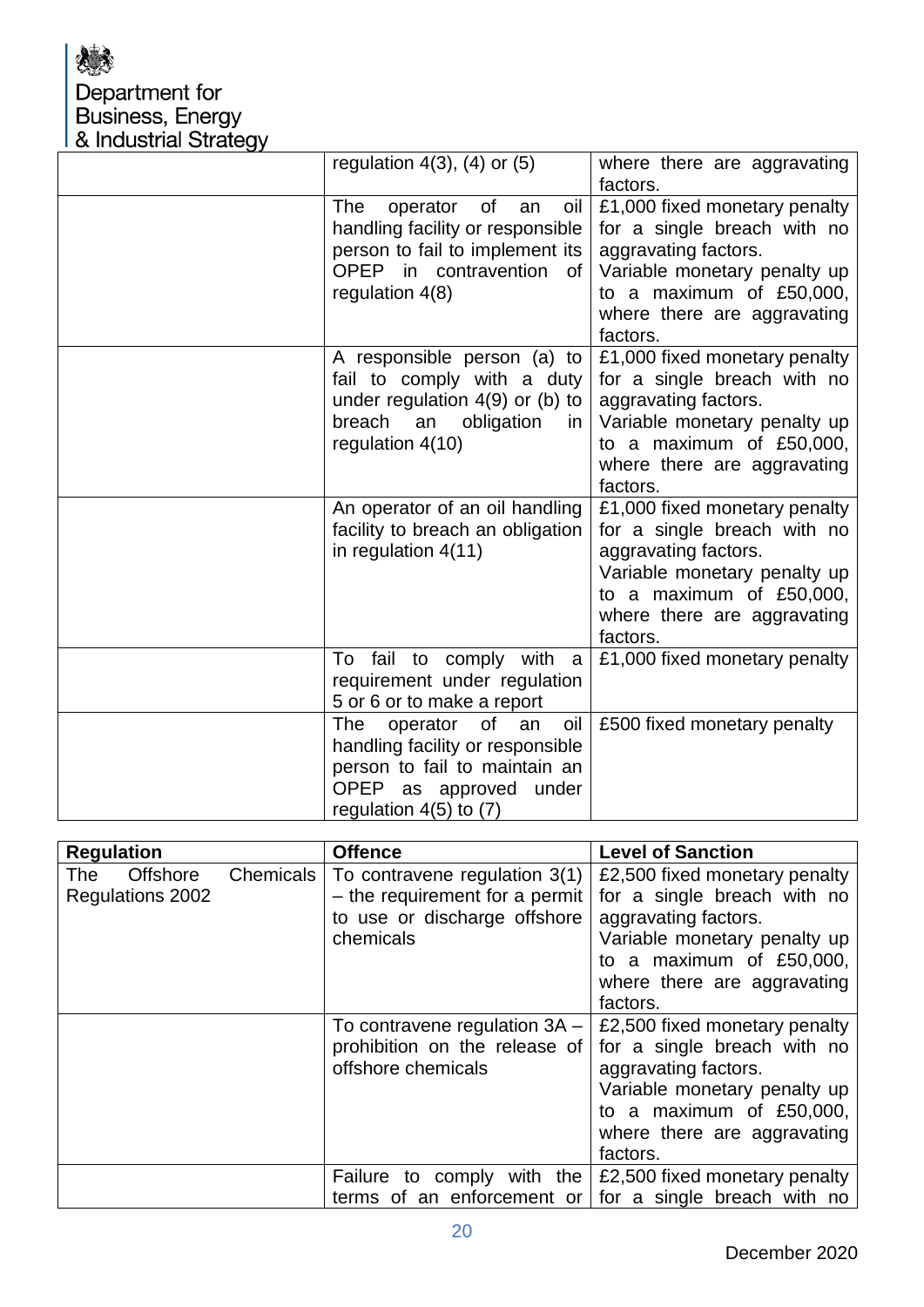| ı a madətilar olraloğy |                                                                                                                                                                                                                                                                                 |                                                                                                                             |
|------------------------|---------------------------------------------------------------------------------------------------------------------------------------------------------------------------------------------------------------------------------------------------------------------------------|-----------------------------------------------------------------------------------------------------------------------------|
|                        | prohibition notice                                                                                                                                                                                                                                                              | aggravating factors.<br>Variable monetary penalty up<br>to a maximum of £50,000,<br>where there are aggravating<br>factors. |
|                        | Failure to supply information<br>required to be supplied by<br>virtue of regulation 15                                                                                                                                                                                          | £1,000 fixed monetary penalty                                                                                               |
|                        | Failure<br>to<br>supply<br>any<br>information required to be<br>supplied by the terms of any<br>permit                                                                                                                                                                          | £1,000 fixed monetary penalty                                                                                               |
|                        | Knowingly<br>recklessly<br>or<br>makes a false statement in<br>connection with, or for the<br>of,<br>purposes<br>any<br>permit<br>application, permit transfer or<br>application<br>under<br>any<br>regulations $10 -$ renewal of a<br>permit, or 11 - variation of a<br>permit | £1,000 fixed monetary penalty                                                                                               |
|                        | Knowingly<br>recklessly<br>or<br>makes a false statement for<br>the purposes of satisfying and<br>requirement for the supply of<br>information to the Secretary of<br>State or an inspector                                                                                     | £1,000 fixed monetary penalty                                                                                               |
|                        | Without reasonable<br>excuse<br>fails<br>with<br>comply<br>to<br>a<br>requirement imposed under<br>regulation 16 or prevents a<br>person from complying with<br>regulation 16                                                                                                   | £1,000 fixed monetary penalty                                                                                               |
|                        | Wilfully<br>obstructing<br>an<br>inspector                                                                                                                                                                                                                                      | £1,000 fixed monetary penalty                                                                                               |

| <b>Regulation</b>                                 | <b>Offence</b>                                                     | <b>Level of Sanction</b>               |
|---------------------------------------------------|--------------------------------------------------------------------|----------------------------------------|
| The Offshore Oil and Gas   To carry out a project | (a)                                                                | £2,500 fixed monetary penalty          |
| Exploration,                                      | Production, without the Secretary<br>of                            | for a single breach with no            |
| Unloading<br>and                                  | Storage   State's agreement to the grant                           | aggravating factors.                   |
| (Environmental                                    | Impact of consent or (b) in breach of Variable monetary penalty up |                                        |
| Assessment)                                       | Regulations a condition attached to the to a maximum of £50,000,   |                                        |
| 2020                                              | Secretary                                                          | of State's where there are aggravating |
|                                                   | agreement to the grant of $\vert$ factors.                         |                                        |
|                                                   | consent                                                            |                                        |
|                                                   | To intentionally or recklessly                                     | £1,000 fixed monetary penalty          |
|                                                   | provide, to the Secretary of                                       |                                        |
|                                                   | information<br>relevant<br>State,                                  |                                        |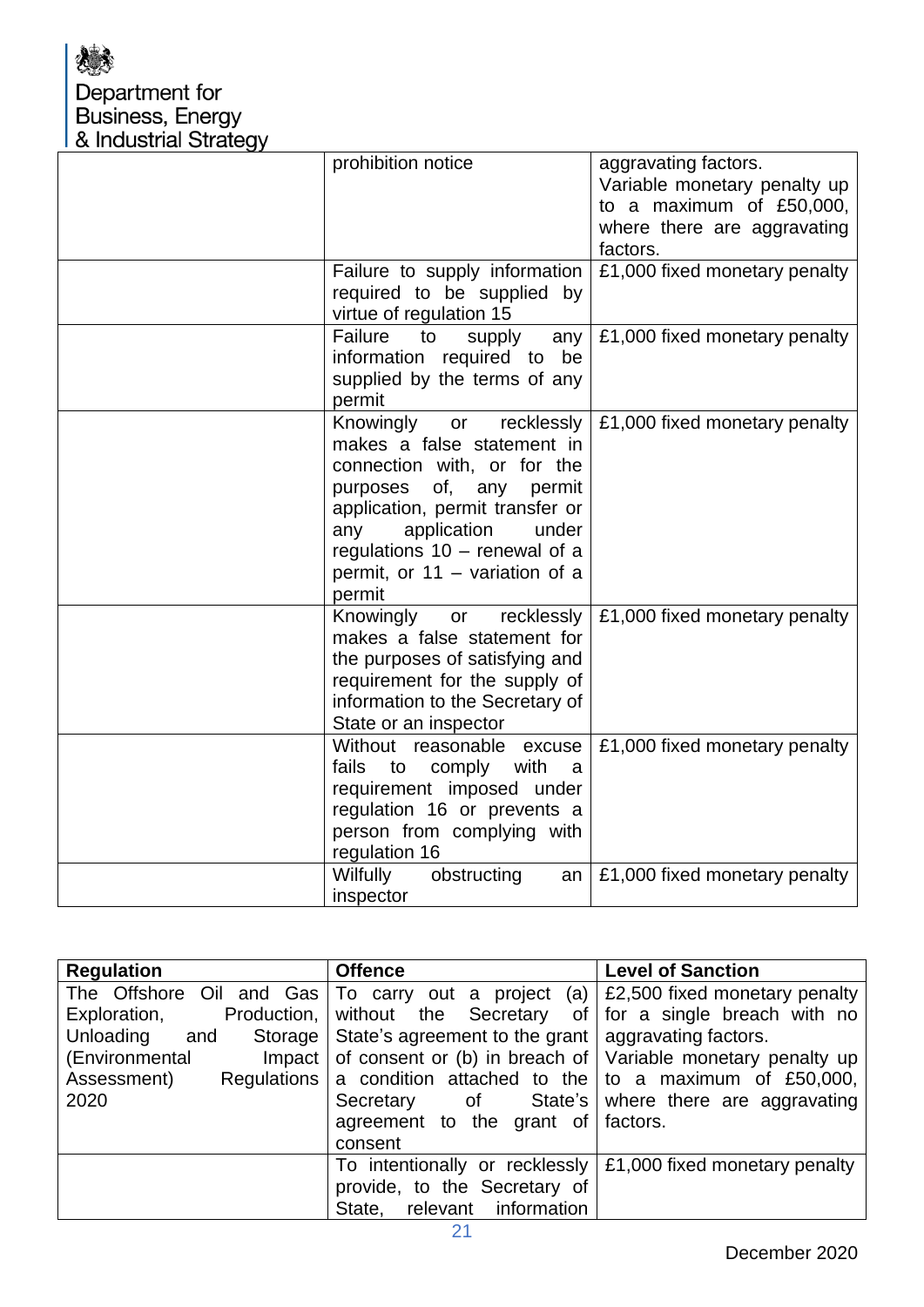| which is false or misleading in                                      |                                                   |
|----------------------------------------------------------------------|---------------------------------------------------|
| a material way                                                       |                                                   |
| wilfully<br>To                                                       | obstruct an $\vert$ £1,000 fixed monetary penalty |
| inspector appointed under                                            |                                                   |
| regulation 23(1)                                                     |                                                   |
| To fail to provide information $\vert$ £1,000 fixed monetary penalty |                                                   |
| required under<br>regulations                                        |                                                   |
| $23(2)(a)$ or $23(2)(c)$                                             |                                                   |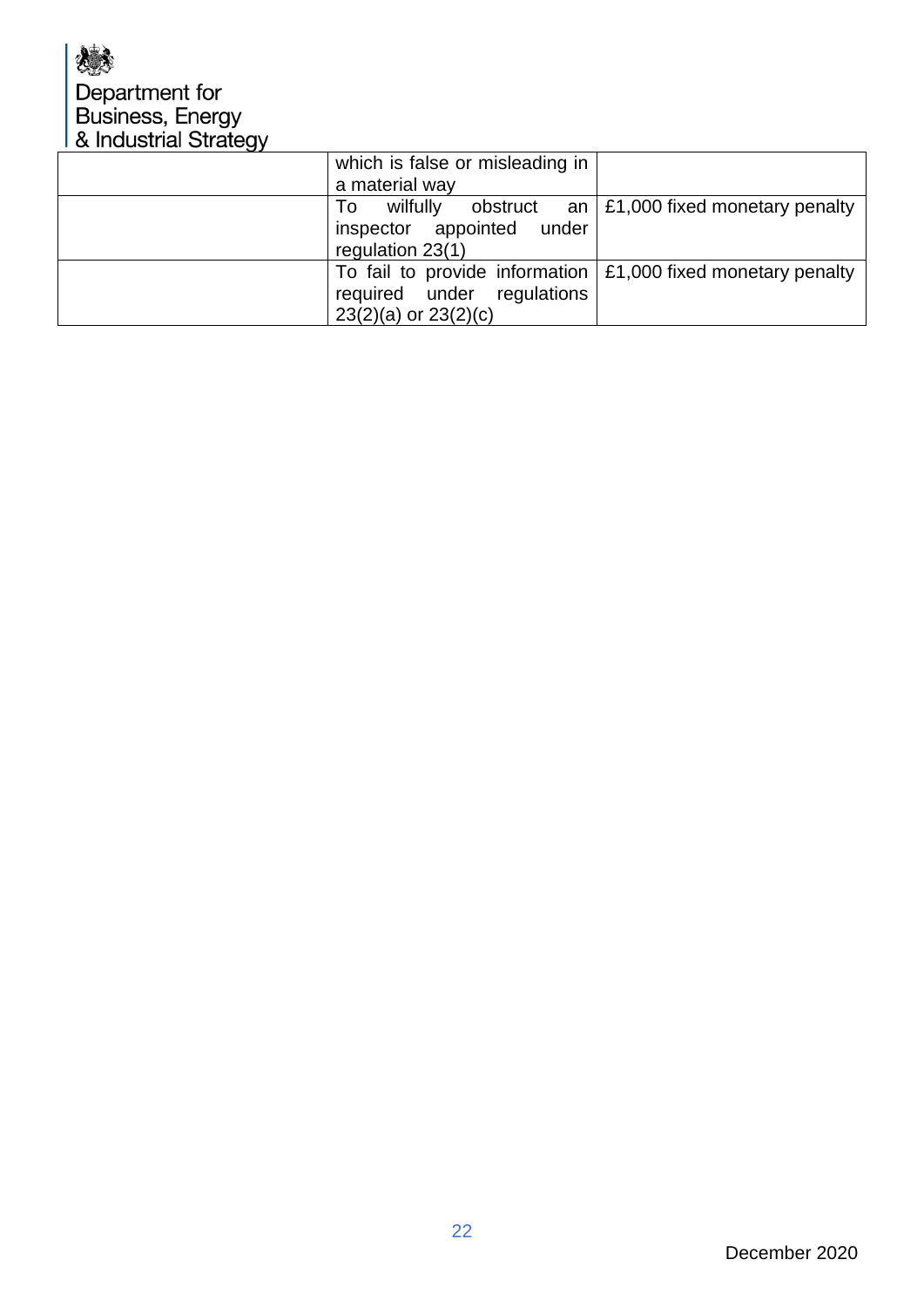Department for Business, Energy

& Industrial Strategy

#### Annex B – Fixed Monetary Penalty Flowchart

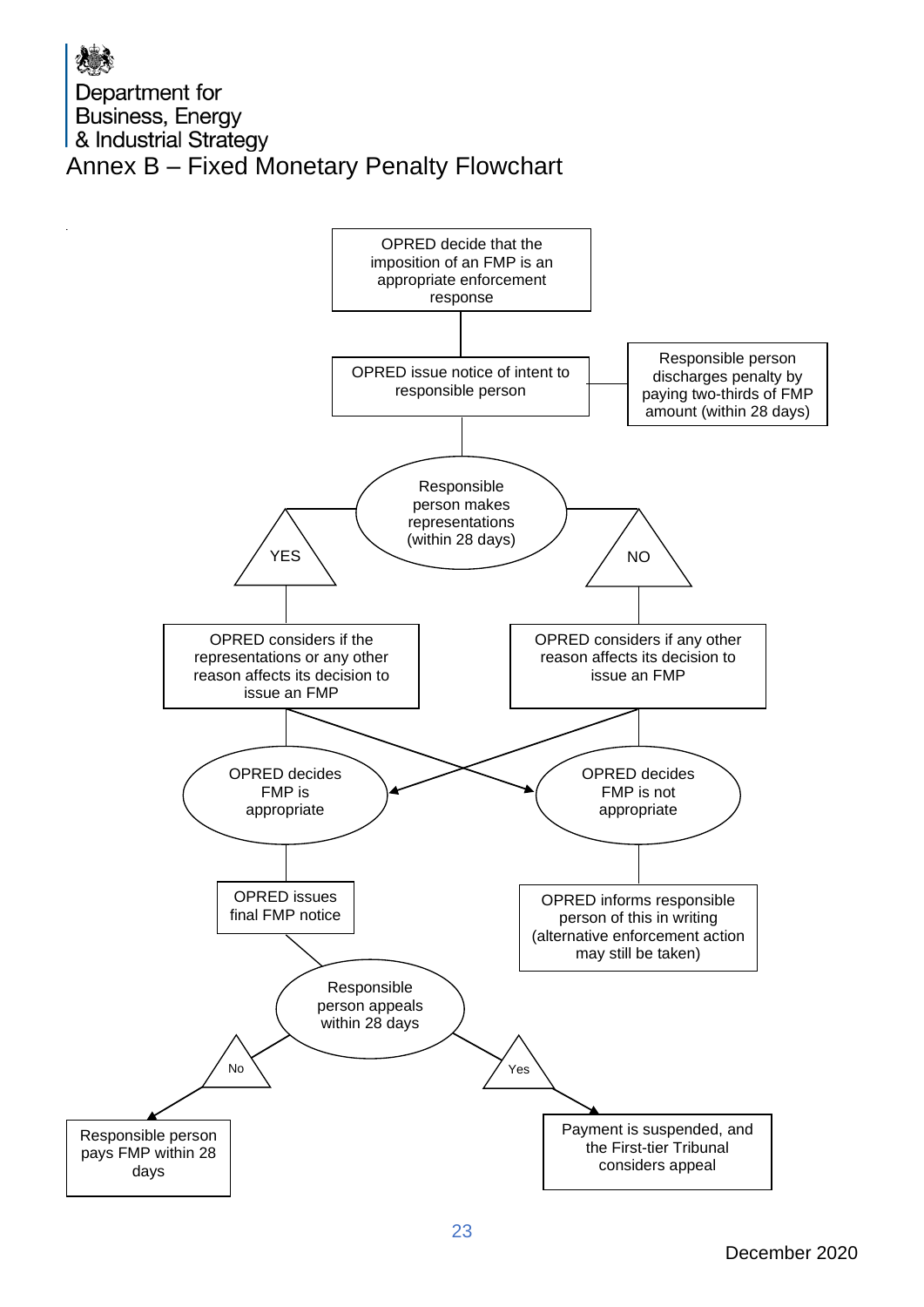#### Annex C – Variable Monetary Penalty Flowchart